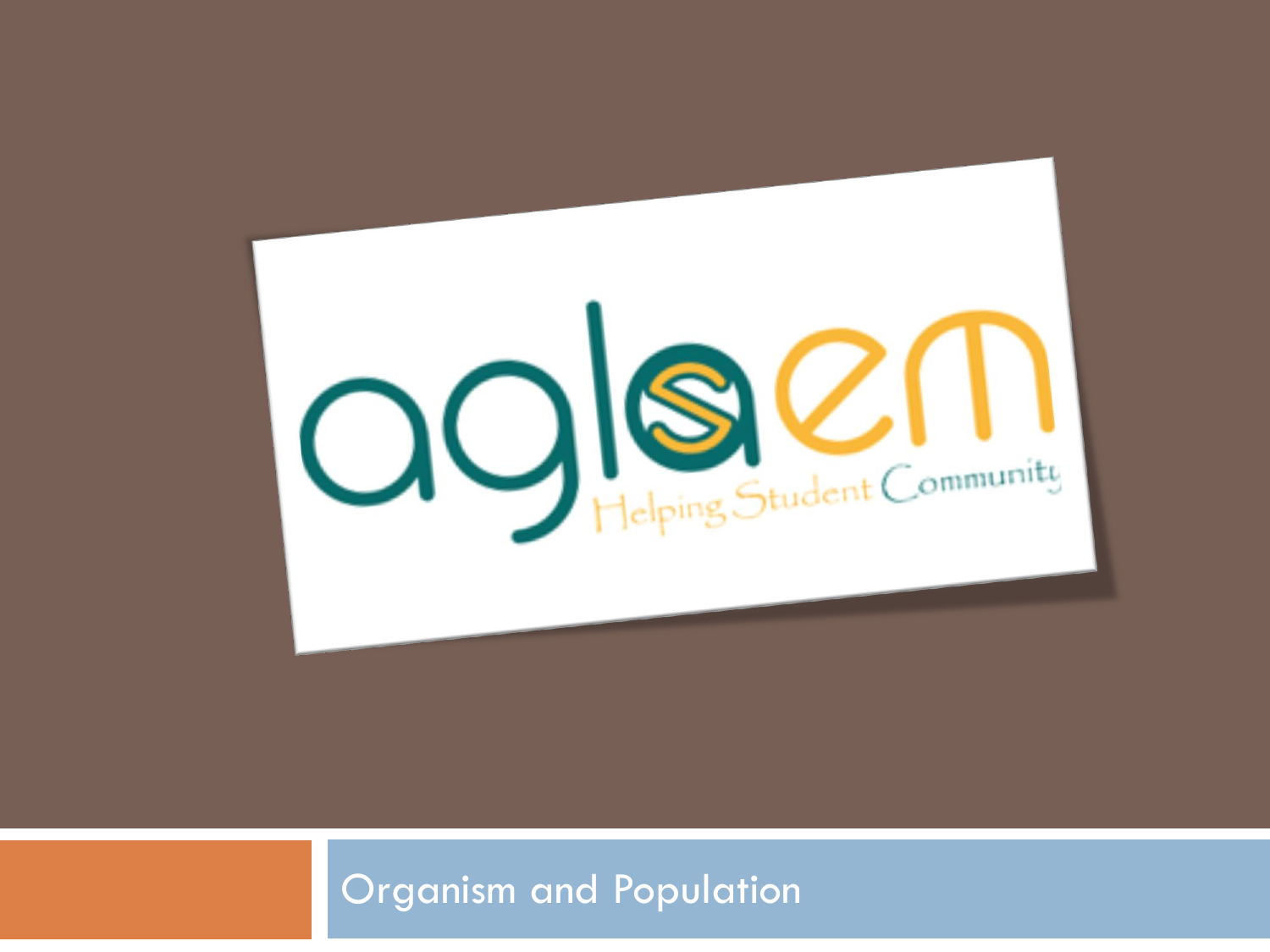

- □ Branch of science
- $\Box$  Studies(I) the interaction among organisms (ii) between organisms (iii) physical/abiotic environment.
- □ Concerns with four levels of organisation organism, populations, communities and biomes.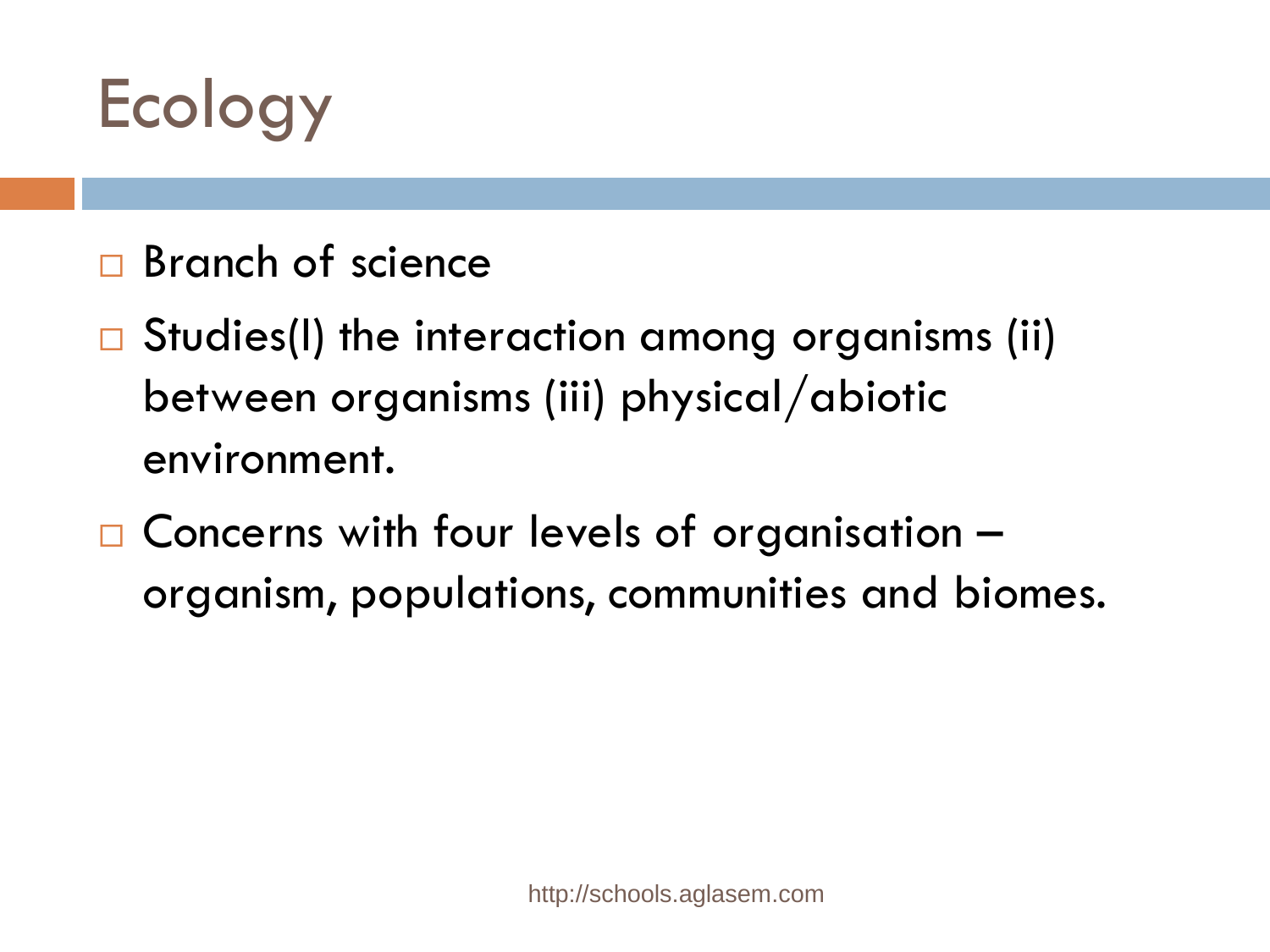#### LEVELS OF ORGANIZATION (I) Organism

- $\Box$  Every individual of a species is an organism.
- □ Basic unit of ecology.
- $\Box$  Ecology in this level deals with adaptations for survival and reproduction in their environment or habitat.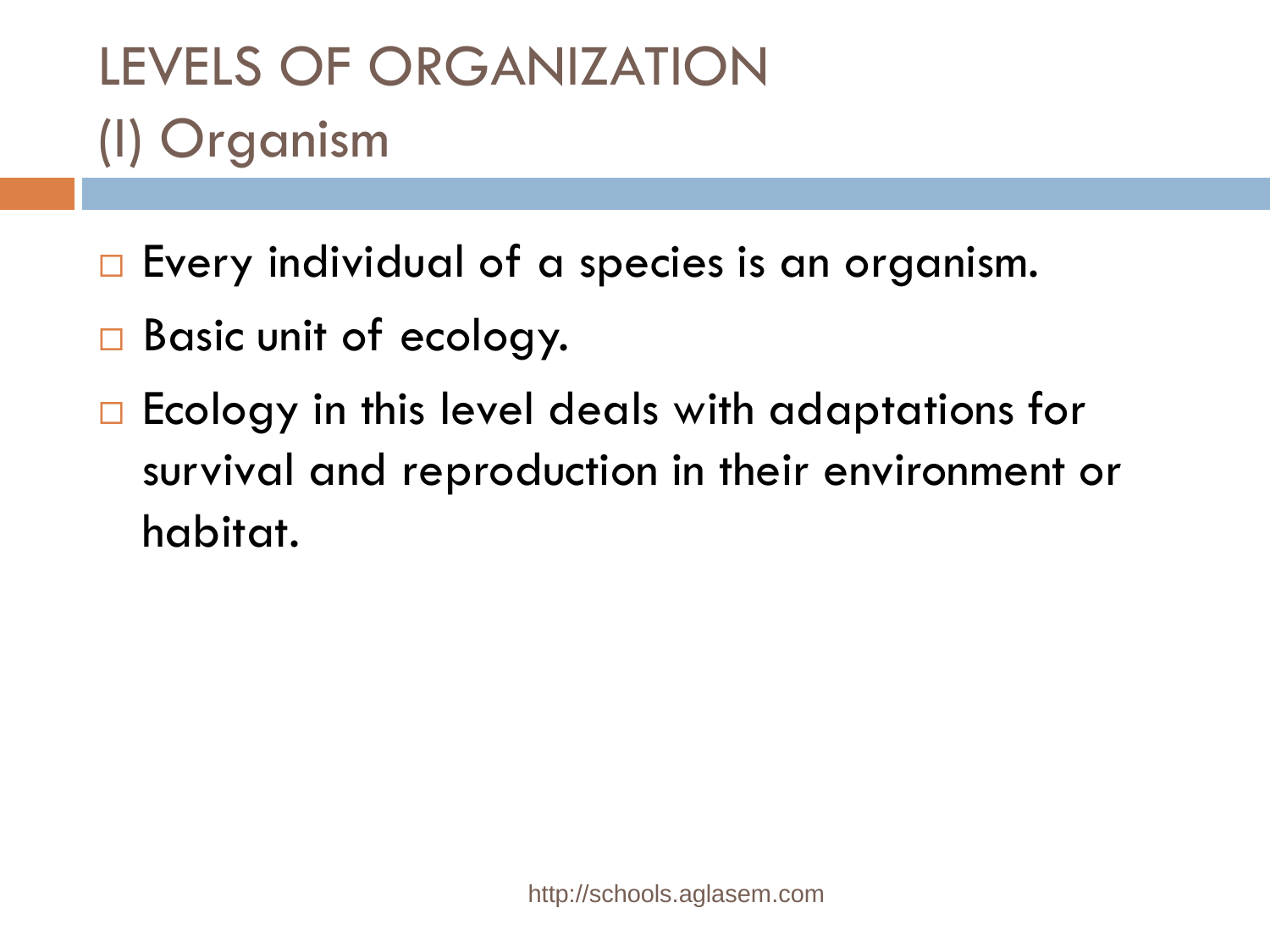# (II) Population

- $\Box$  Consists of individuals of same species at a given place.
- $\Box$  Have intraspecific competition for basic needs.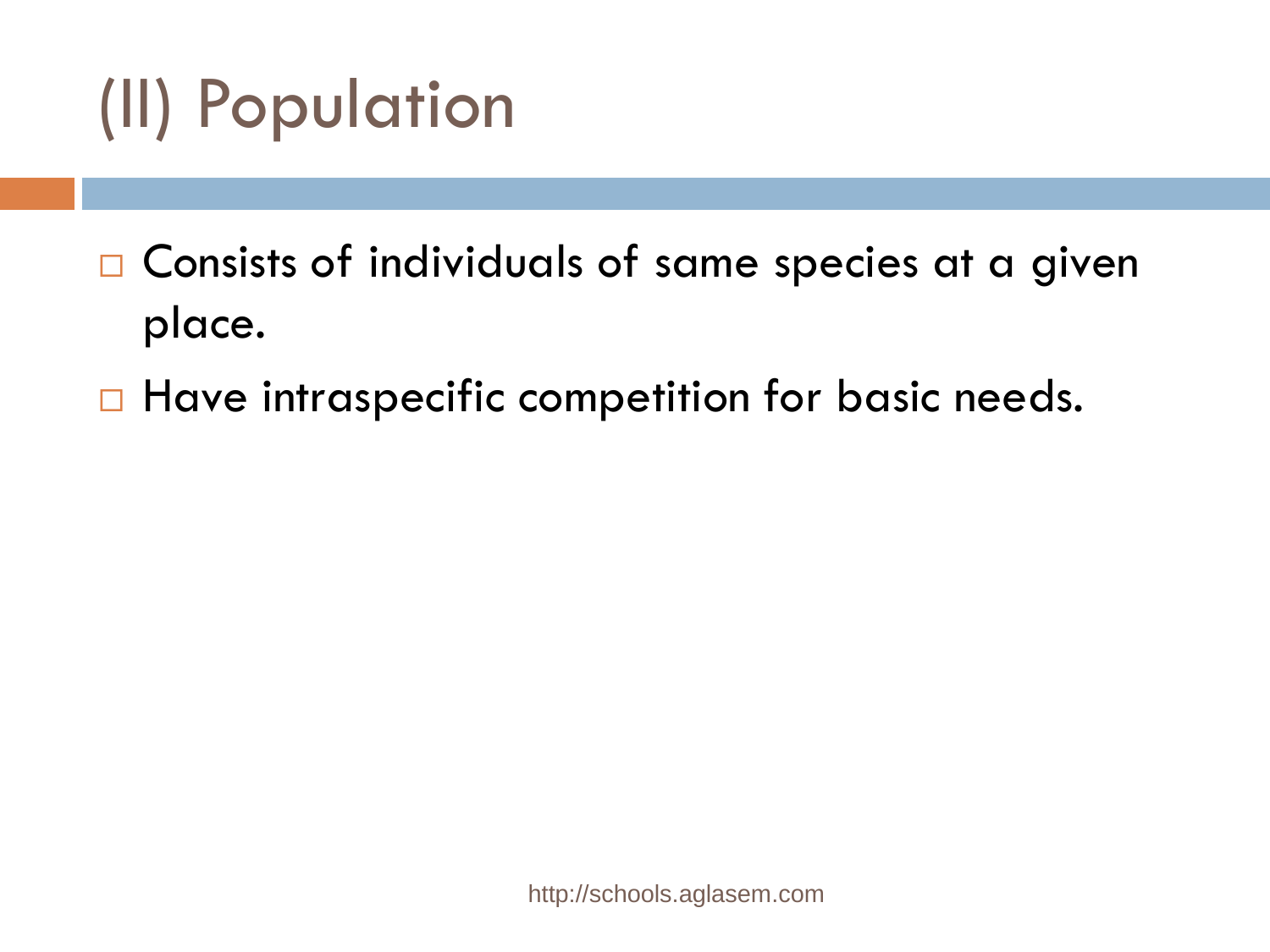# (III) Communities

- □ Formed by an assemblage of populations of all different species that live in an area and interact among themselves.
- $\Box$  A biotic community has distinct species composition and structure.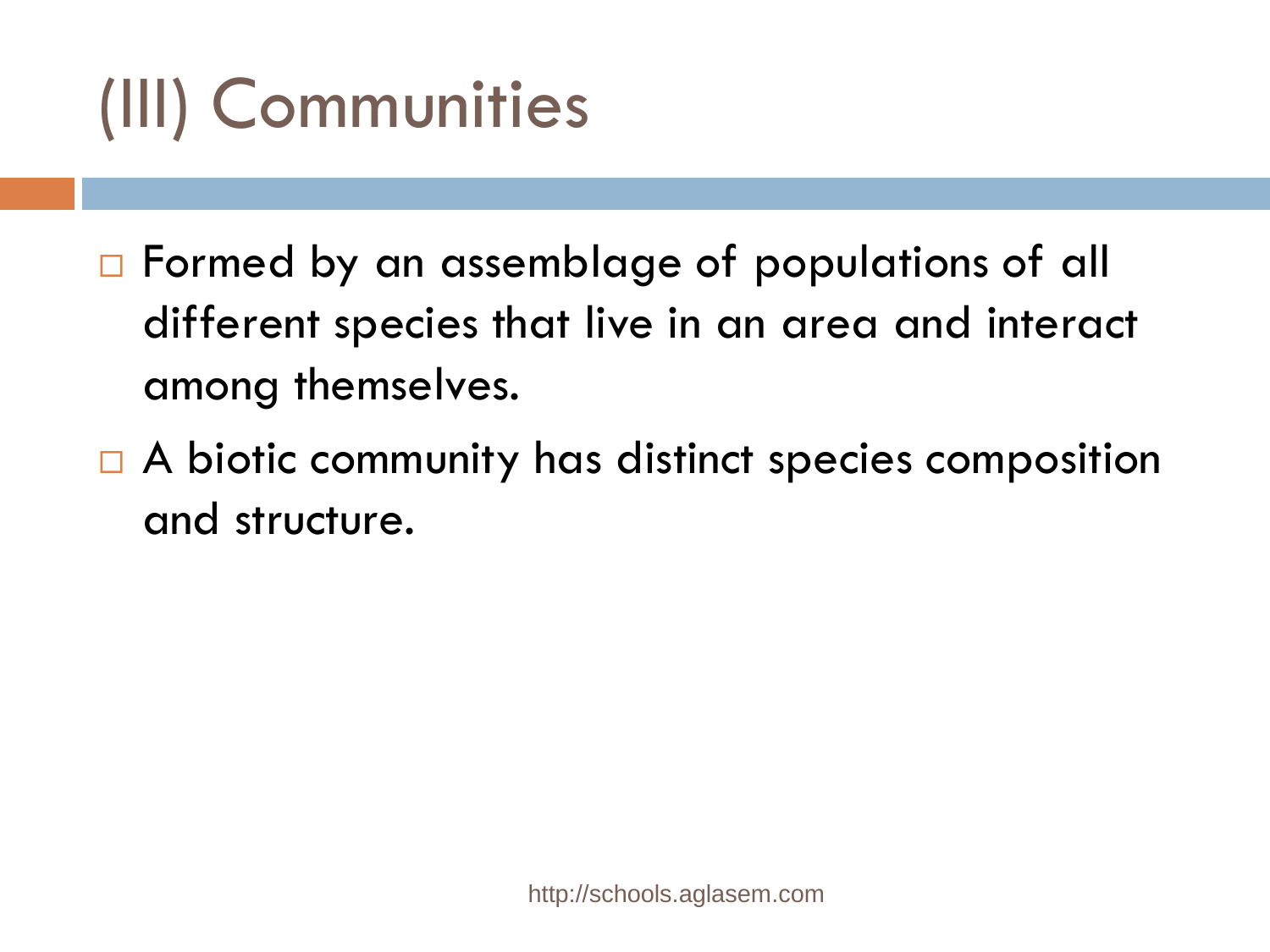# (IV) Biome

- $\Box$  It is a large unit.
- □ Has major vegetation type and associated fauna in a specific climatic zone.
- Seasonal variation and annual variation in precipitation lead to biome formation.
- □ E.g. artic and alpine tundra, coniferous forest, temperate forest, grass land, tropical forest and desert.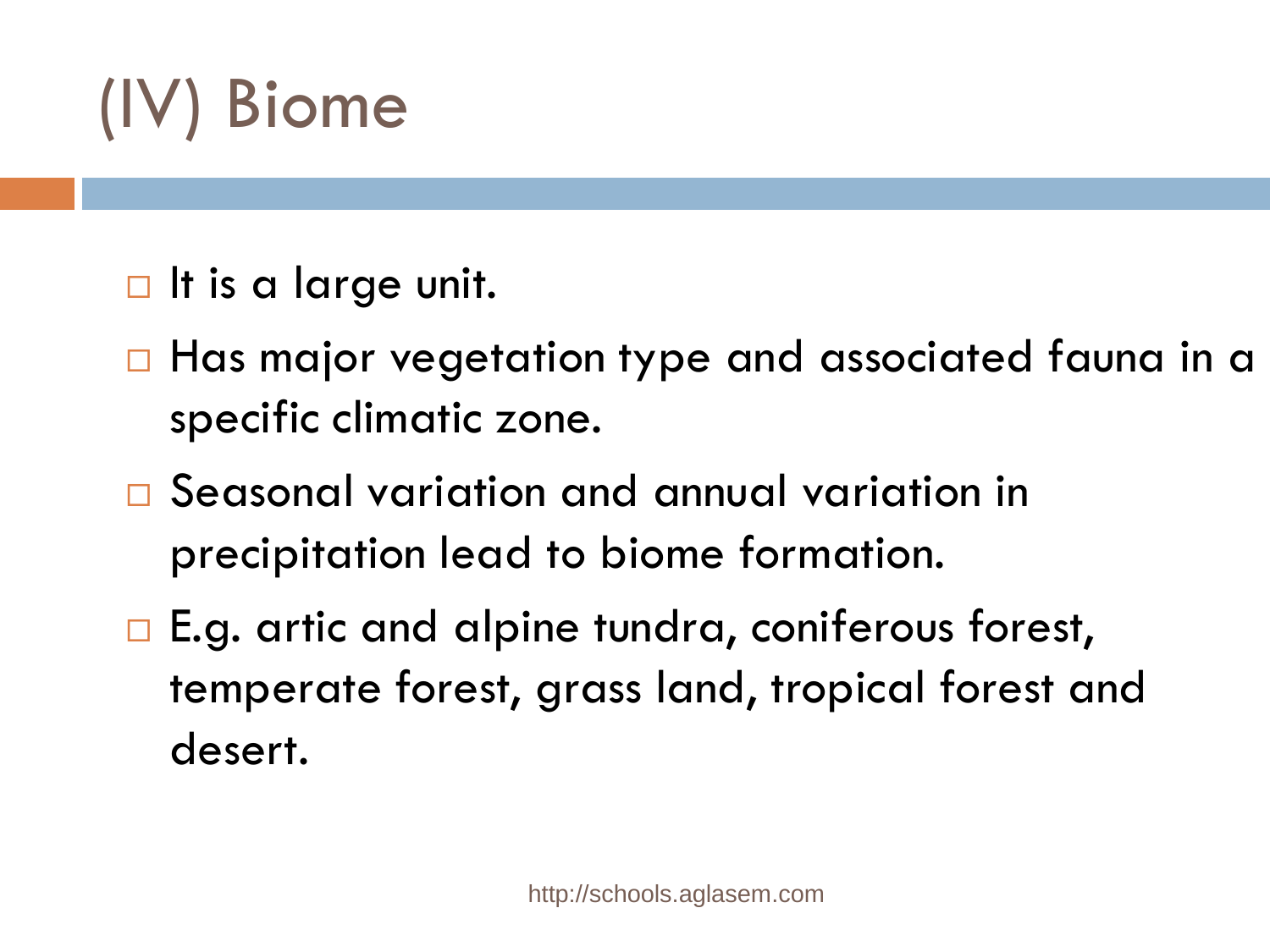#### Biome distribution

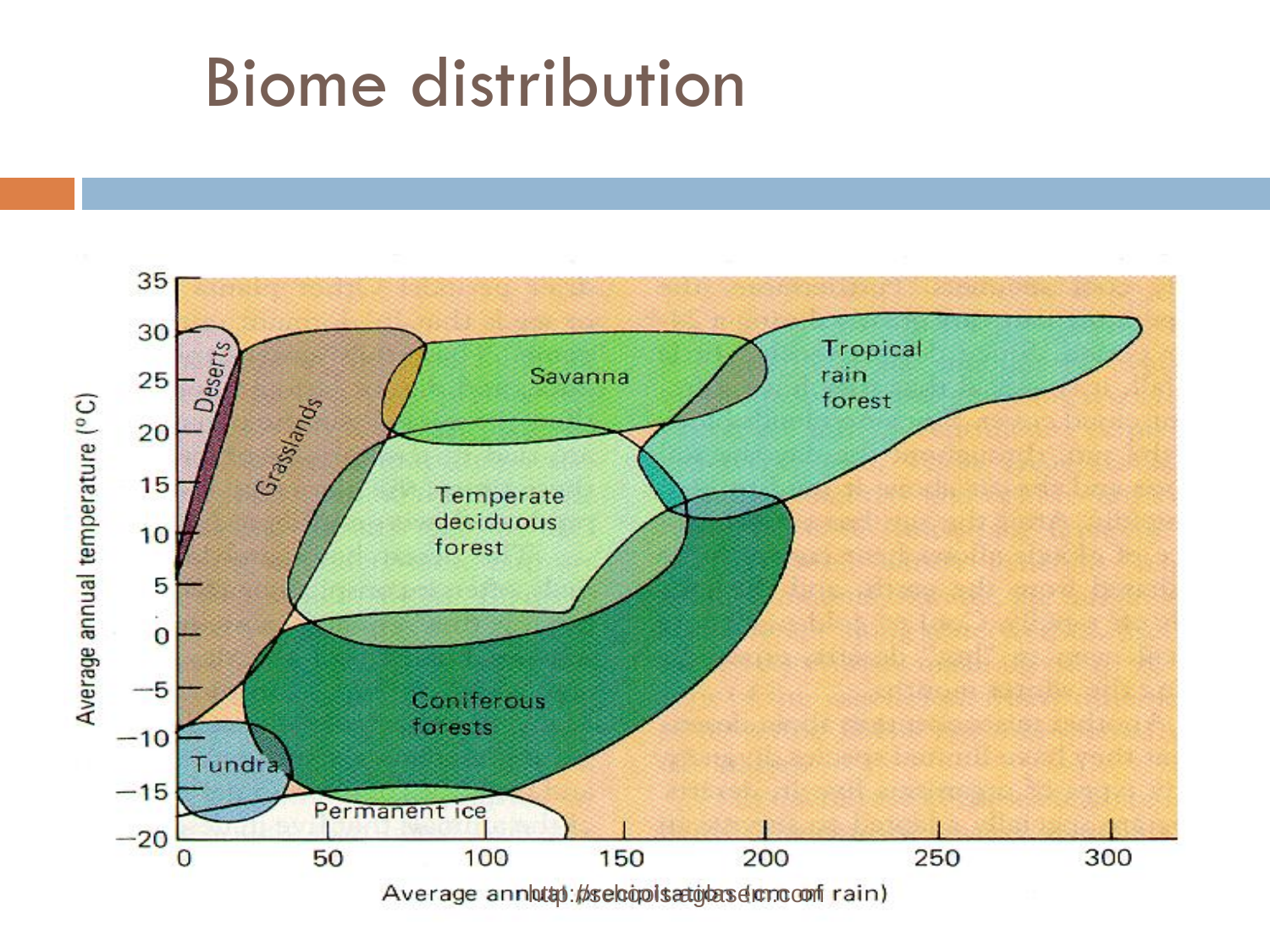#### Environment

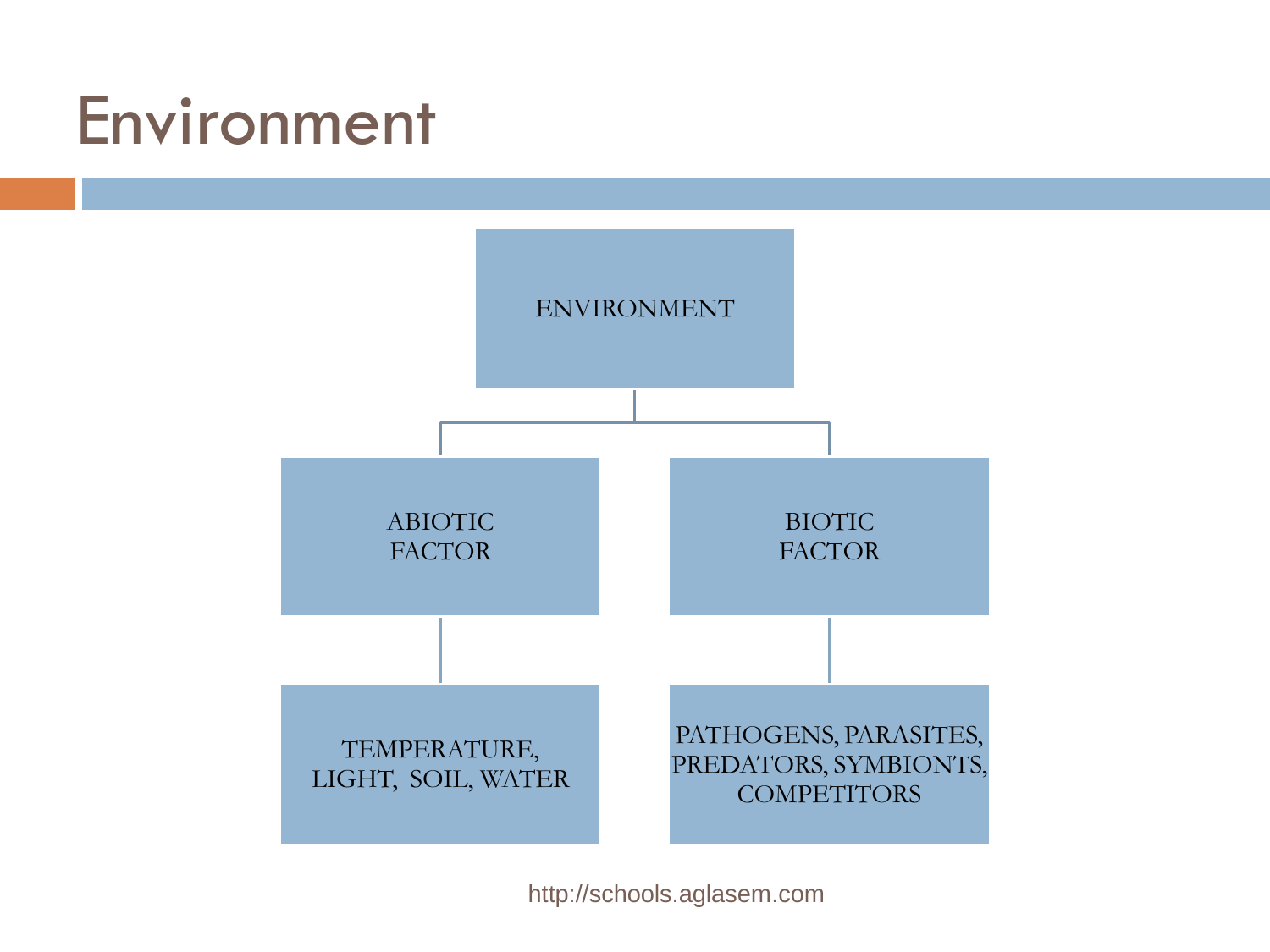### **Temperature**

- **Average temperature varies seasonally.**
- □ Decreases from equator to pole and plains to mountain tops.
- $\Box$  Temp. ranges from sub zero (polar) to  $>50^0$  in tropical forests.
- □ Function and distribution of organisms depends on temperature.
- Organisms are eurythermal or stenothermal.
- □ Global warming poses problems to organisms both in survival and distribution.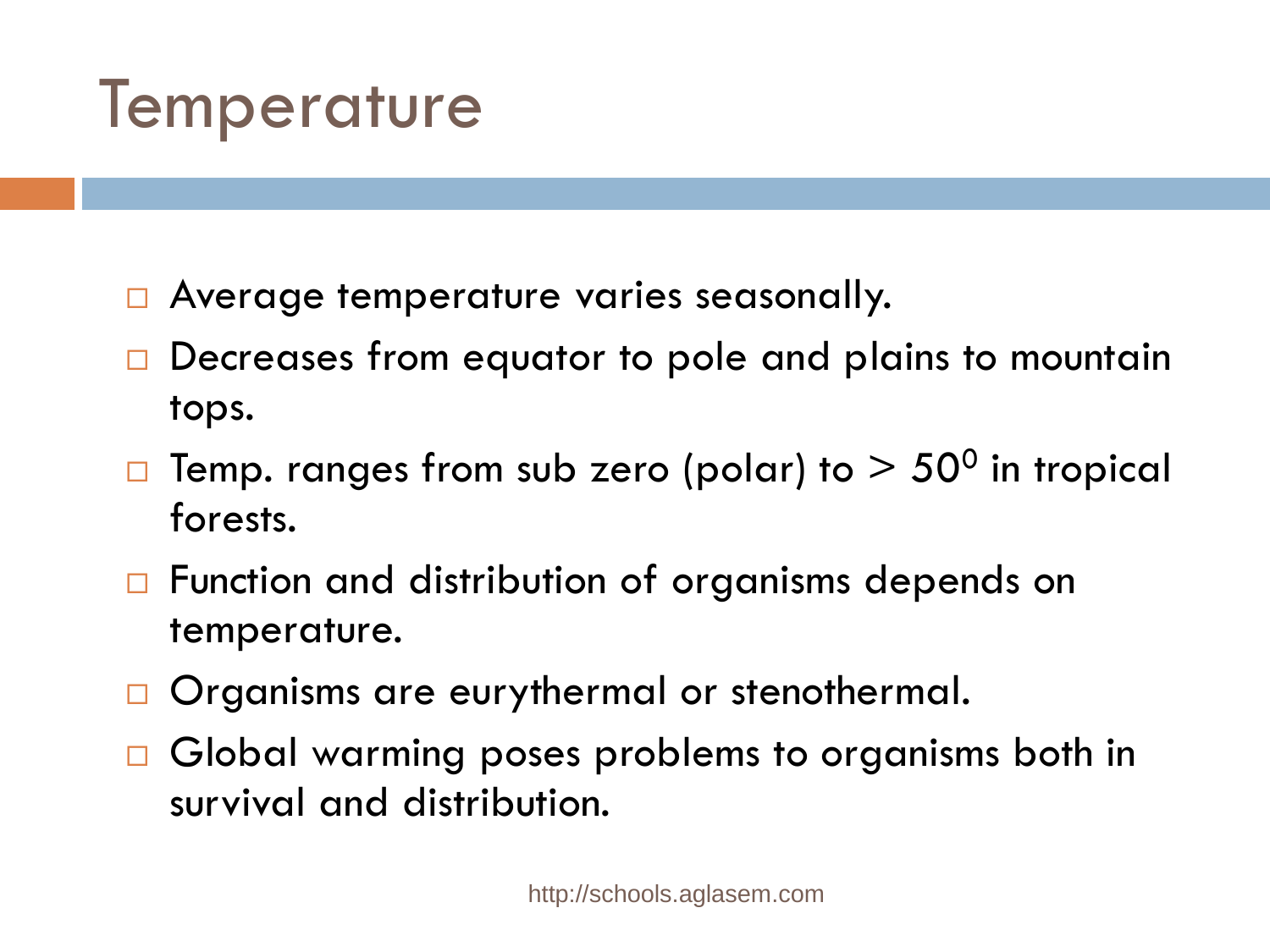

- $\Box$  Influences life of organism of organism and it cannot sustain without water.
- $\Box$  Productivity and distribution of plants depend on water.
- □ Quality (pH, Chemical composition, salinity) of water is important for aquatic organisms.
- □ Organisms may be euryhaline or stenohaline.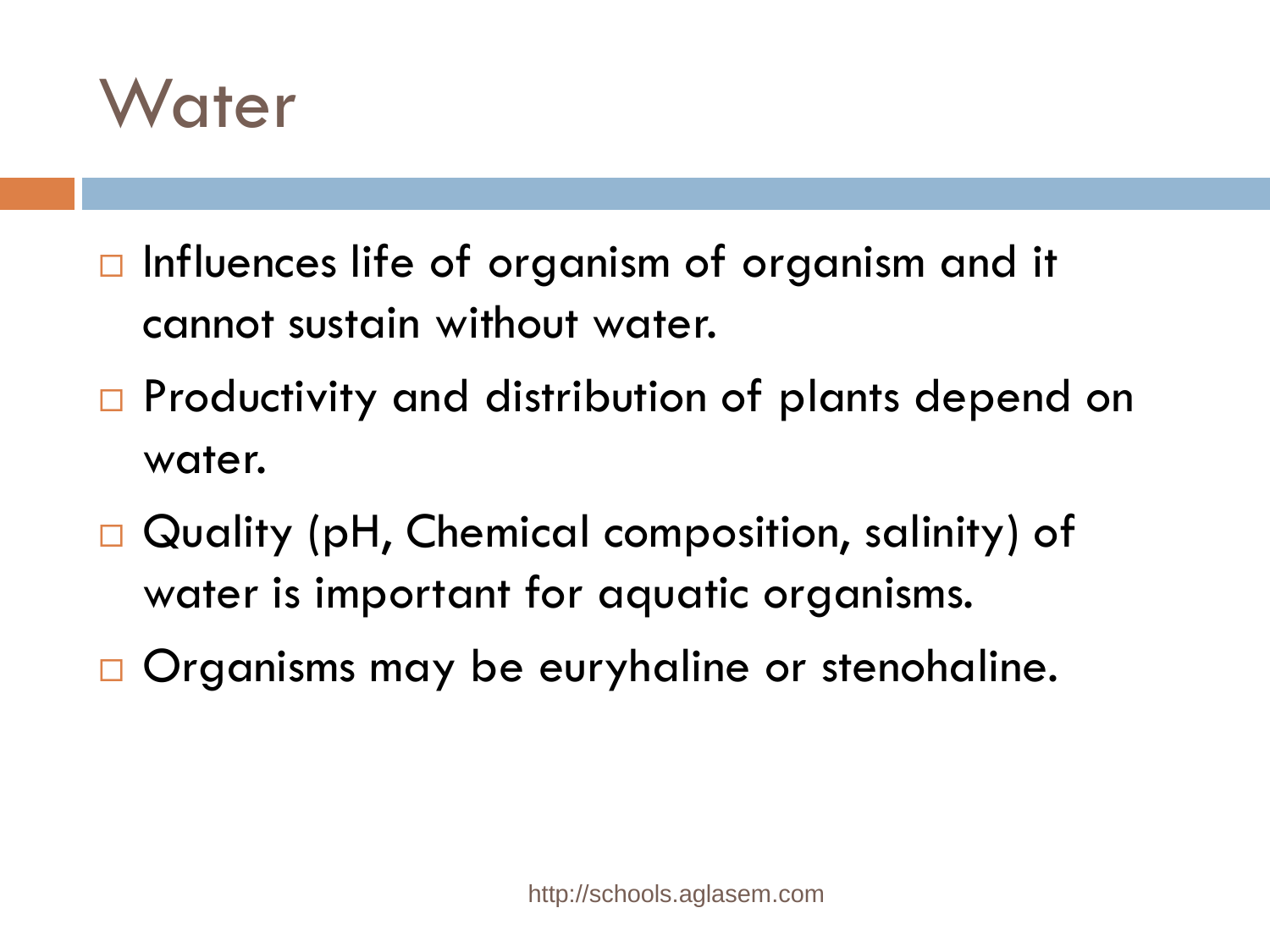# Light

- □ Photosynthesis and release of oxygen by plants need light
- $\Box$  Sciophytes need very low light intensities for photosynthesis.
- □ Animals use diurnal and seasonal light intensity variation and photoperiod for timing of forage, migration and reproduction.
- □ Distribution of red, brown and green algae at different depth depends on light.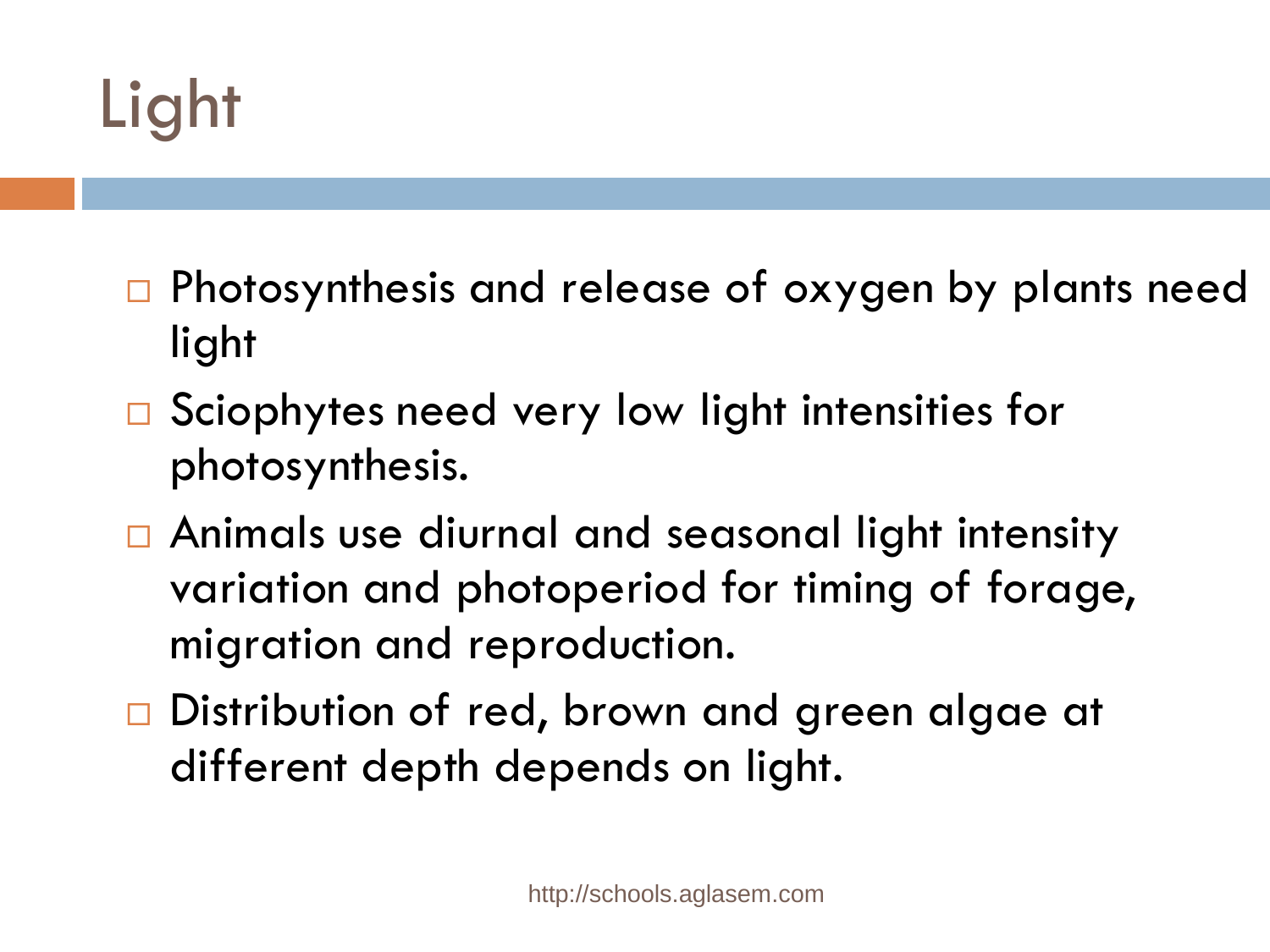- $\Box$  Nature and properties of soil in a place depends on climate, weathering process, soil types( transported/ sedimentary) and development of soil.
- □ Soil composition, grain size and aggregation determine percolation and water holding capacity of soil.
- □ Physical and chemical properties determine type of plants that can be grown and type of animals depend on those plants.
- □ Bottom sediments in aquatic condition determine the type of benthic animals.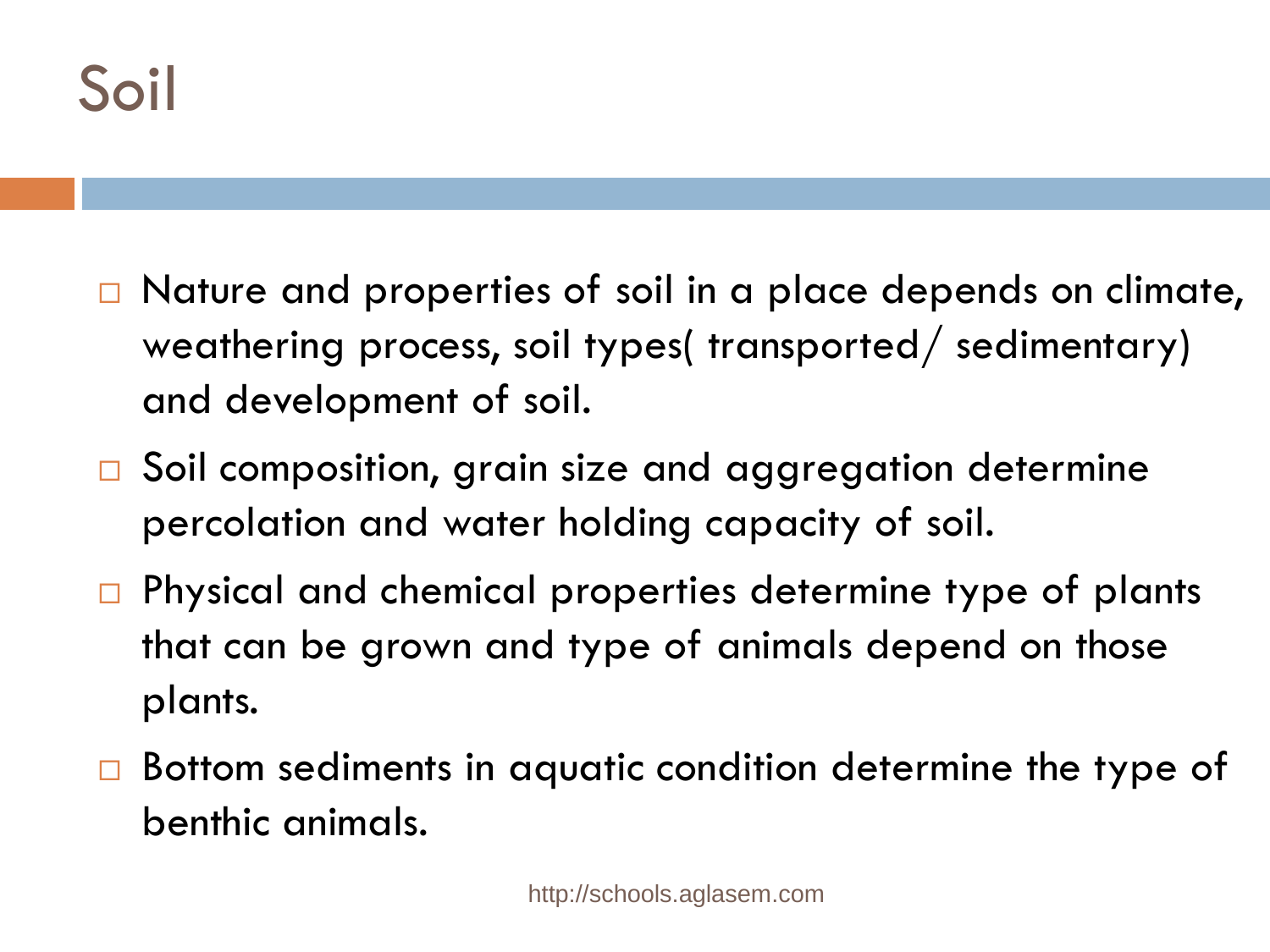### Response to environmental condition

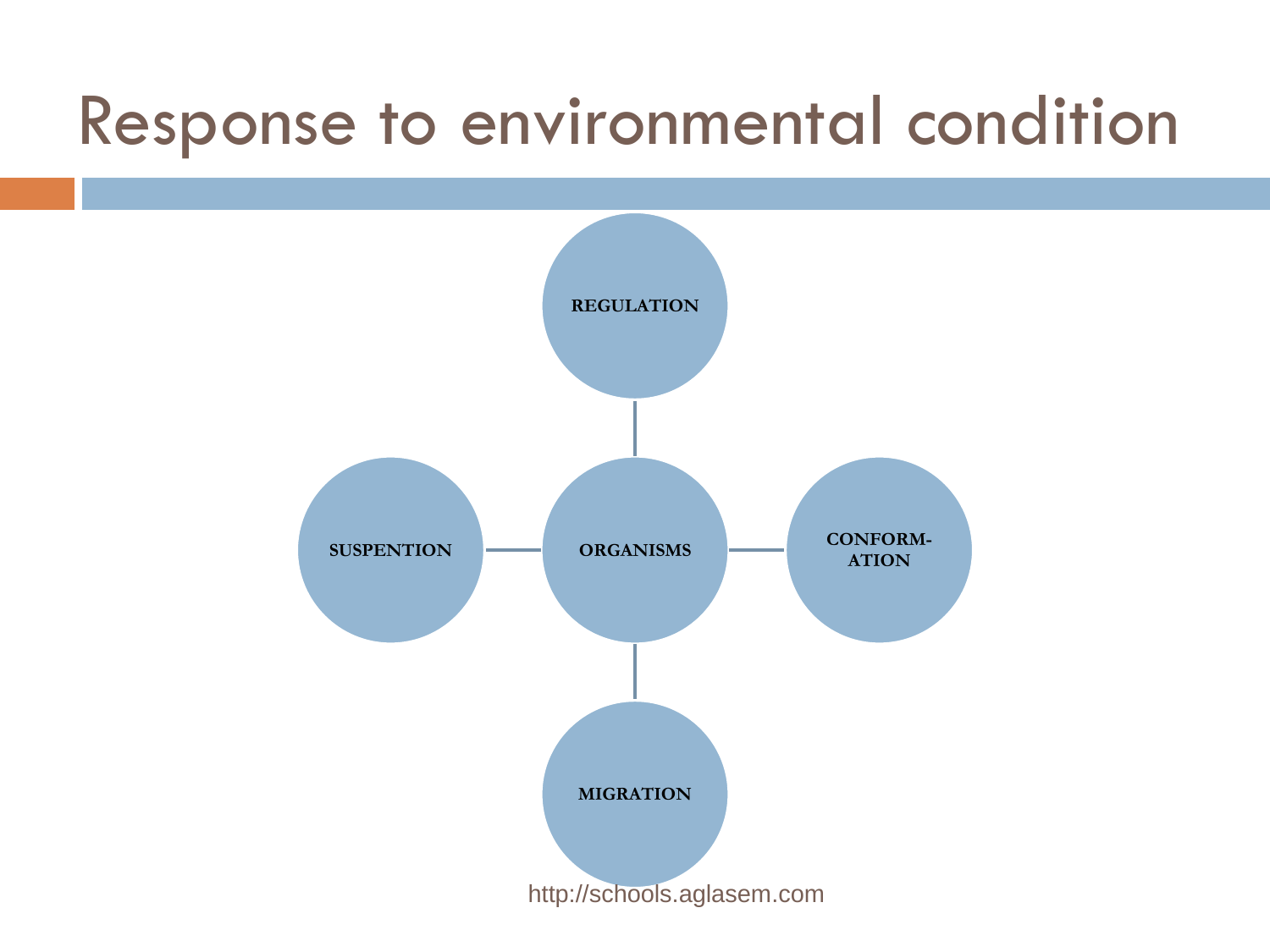# Regulation

- $\Box$  Organisms maintain homeostasis achieved by physiological and/ or behavioral means.
- **Have constant body temperature** (thermoregulation).
- □ Constant osmotic concentration (osmoregulation)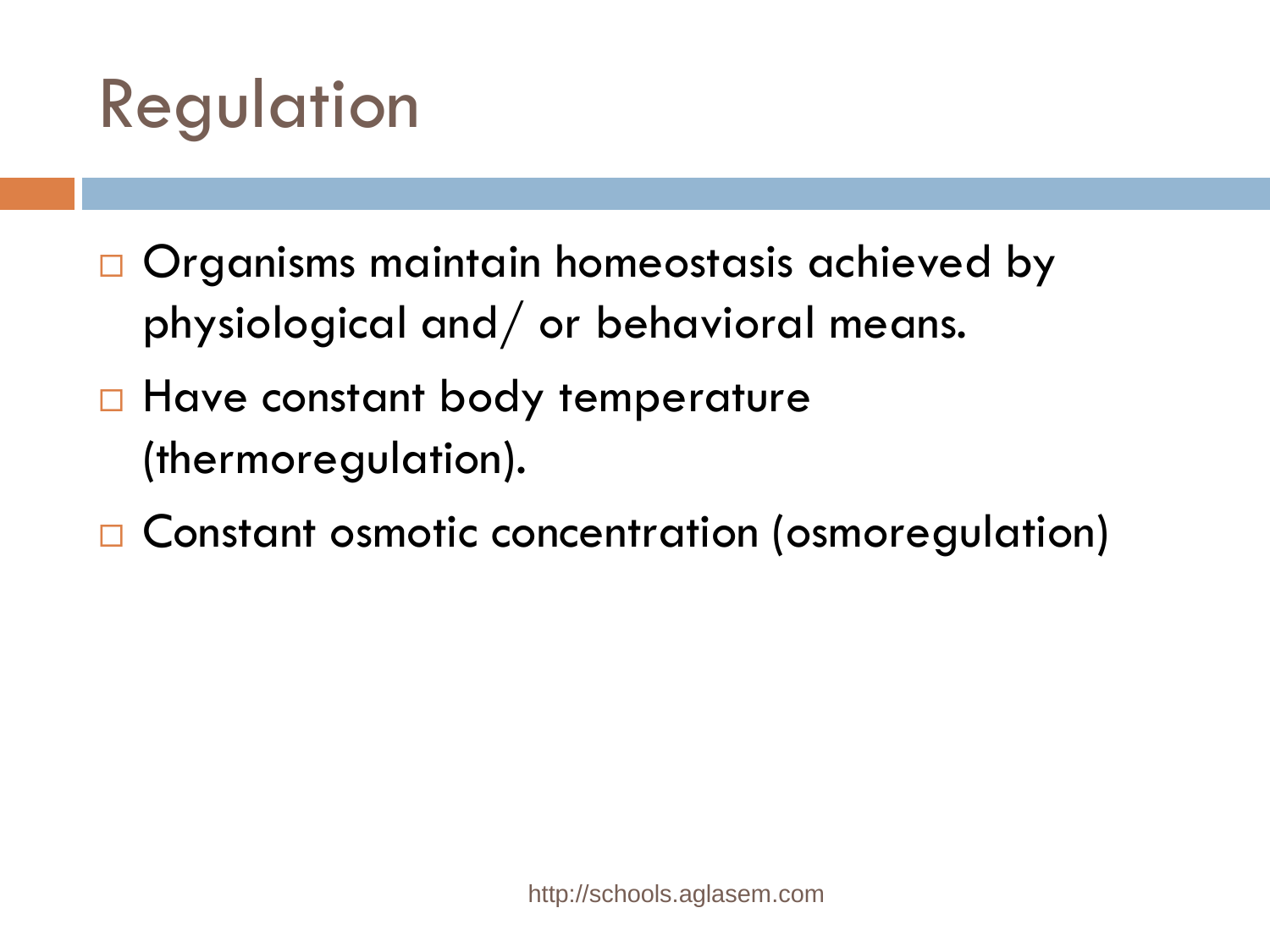#### Conformation

- □ Cannot maintain constant internal environment.
- □ Body temperature changes with the ambient temperature.
- □ Osmotic concentration of body fluid changes with the ambient concentration of medium.
- $\Box$  Thermoregulation is an energy expensive process, heat loss or gain is a function of surface area of body.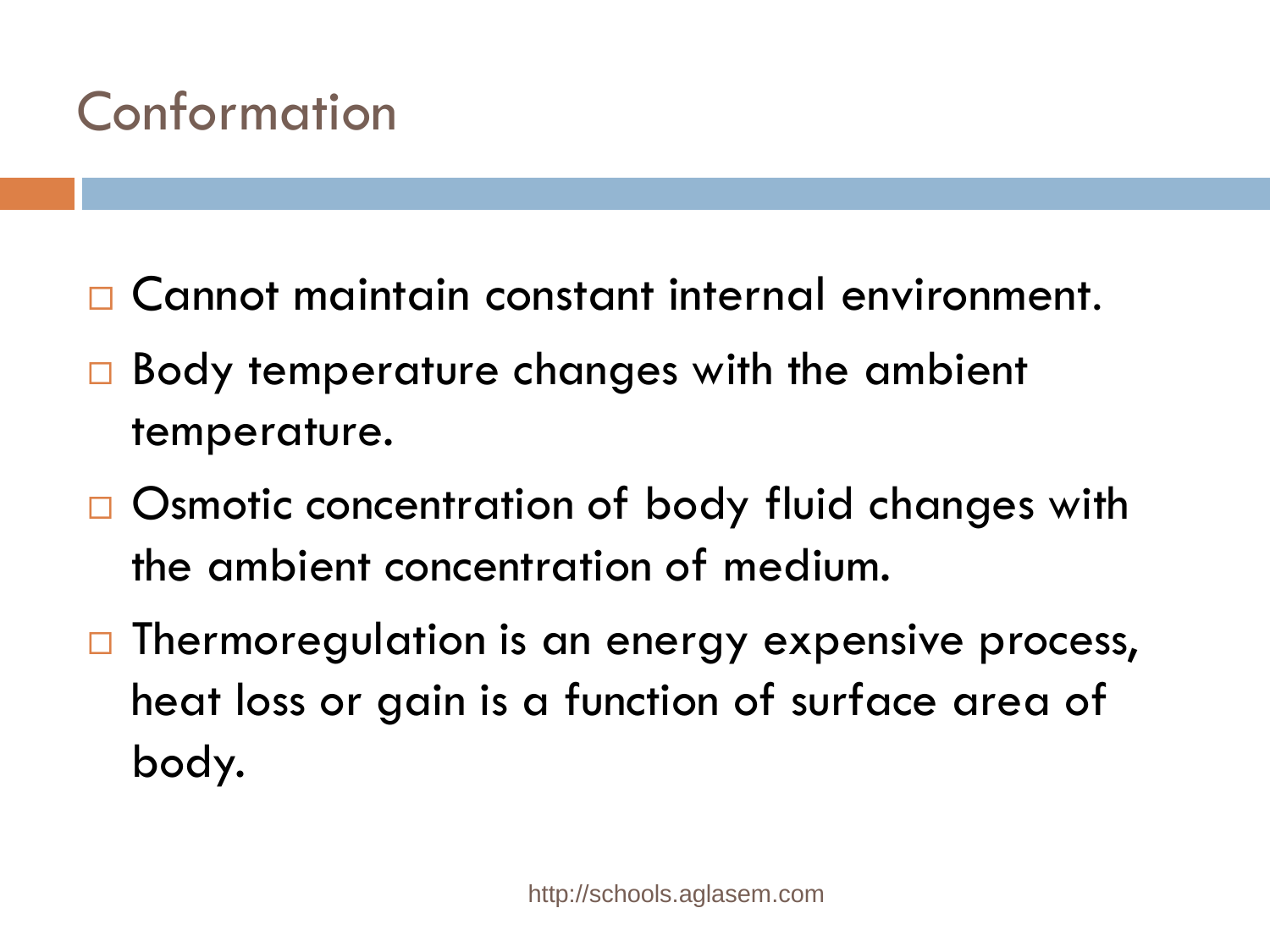## **Migration**

- Occurs in stressful condition.
- □ Organisms move away temporarily to another habitat.
- Birds undertake long distance migration.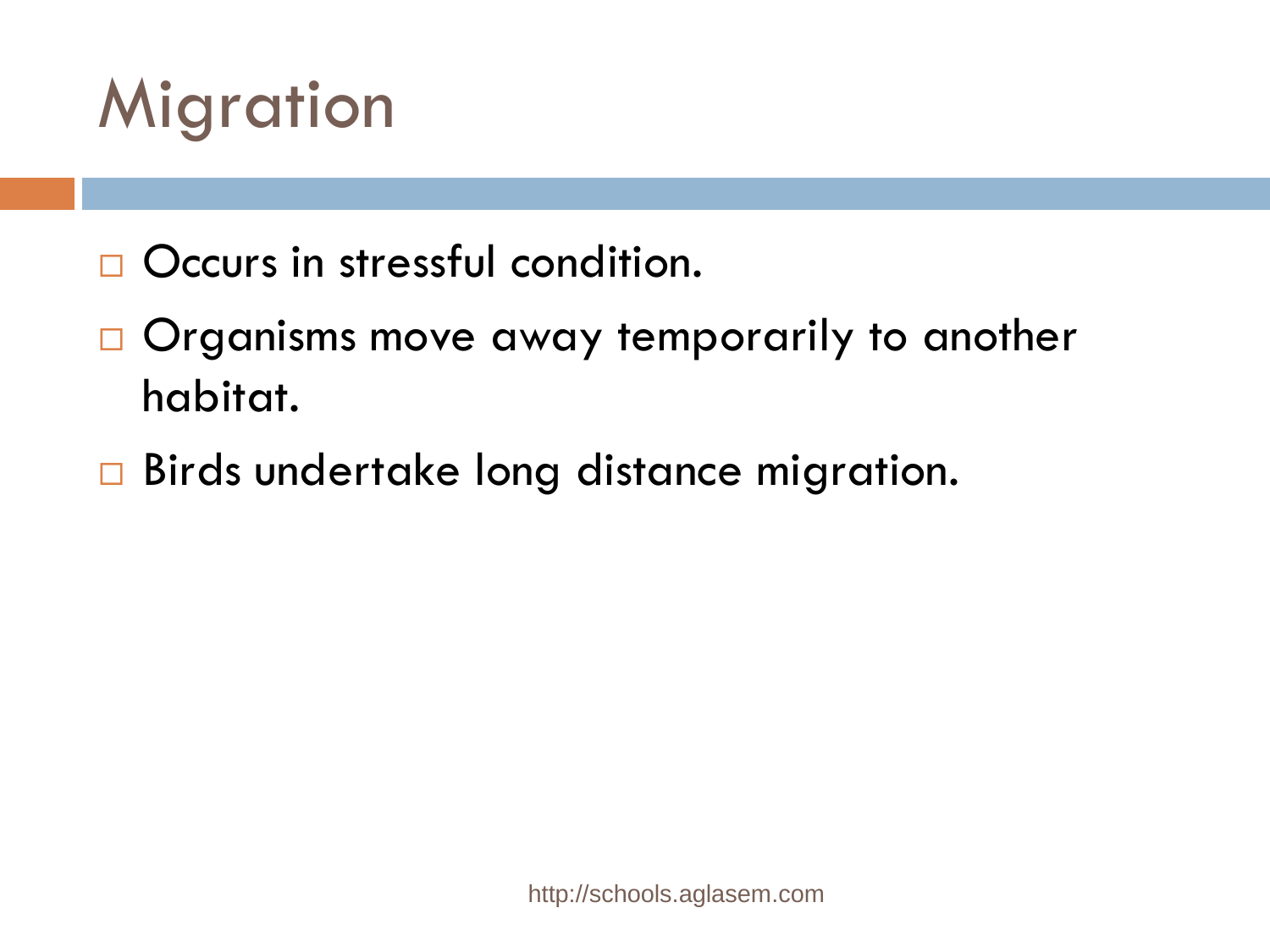

- □ Organisms suspend their metabolic activities during stressful condition.
- □ Resume their function at the return of favorable condition.
- $\Box$  E.g. hibernation of frog, certain reptiles, polar bears. Aestivation in snail and fish. Seed dormancy.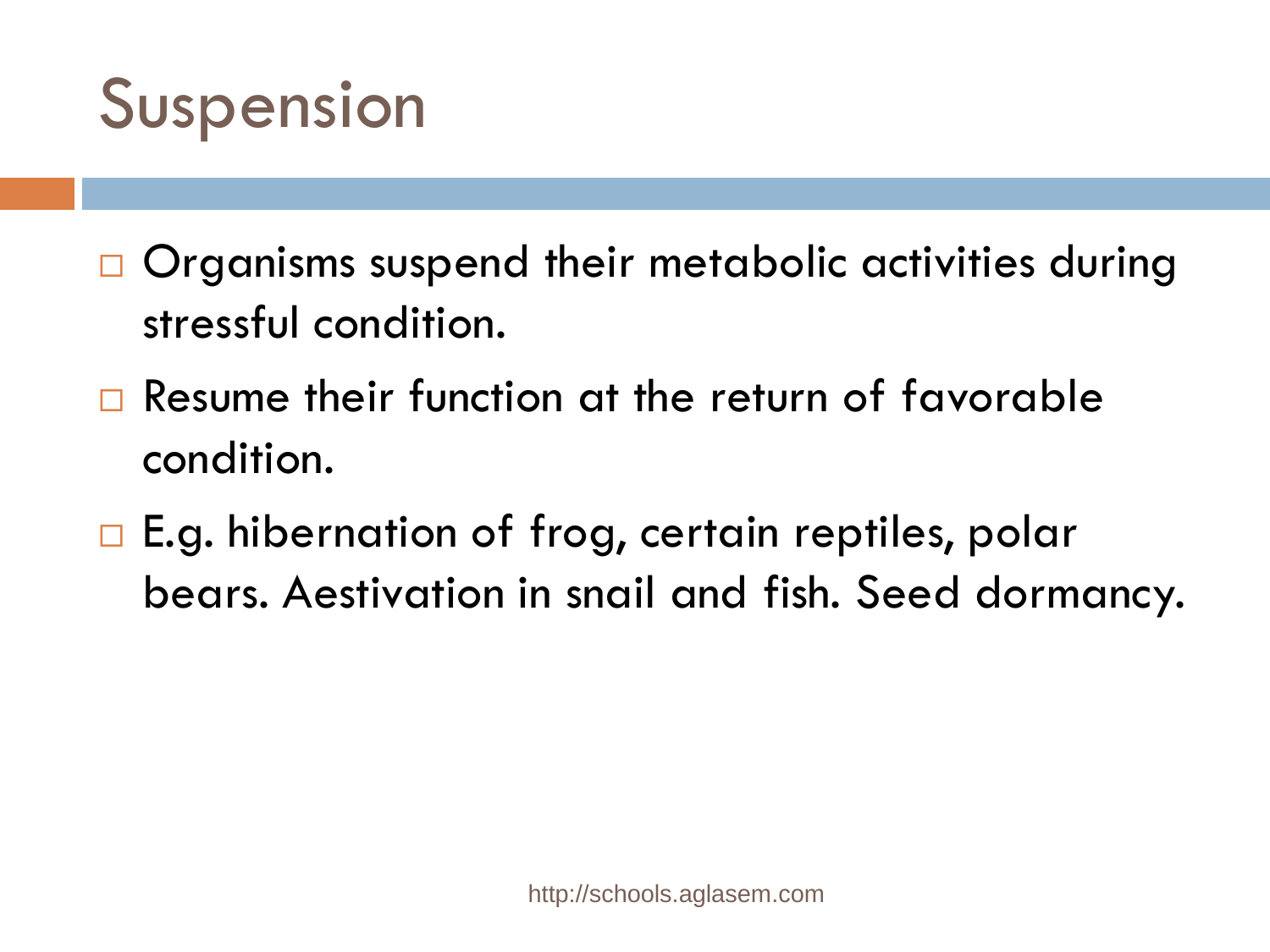### Adaptation

- $\Box$  It is the attribute of organism (morphological, physiological and behavioral) that enables the organism to survive and reproduce successfully in its habitat.
- □ Kangaroo rat meets its water requirement through internal oxidation of fat, urinate minimal volume of concentrated urine.
- cont…….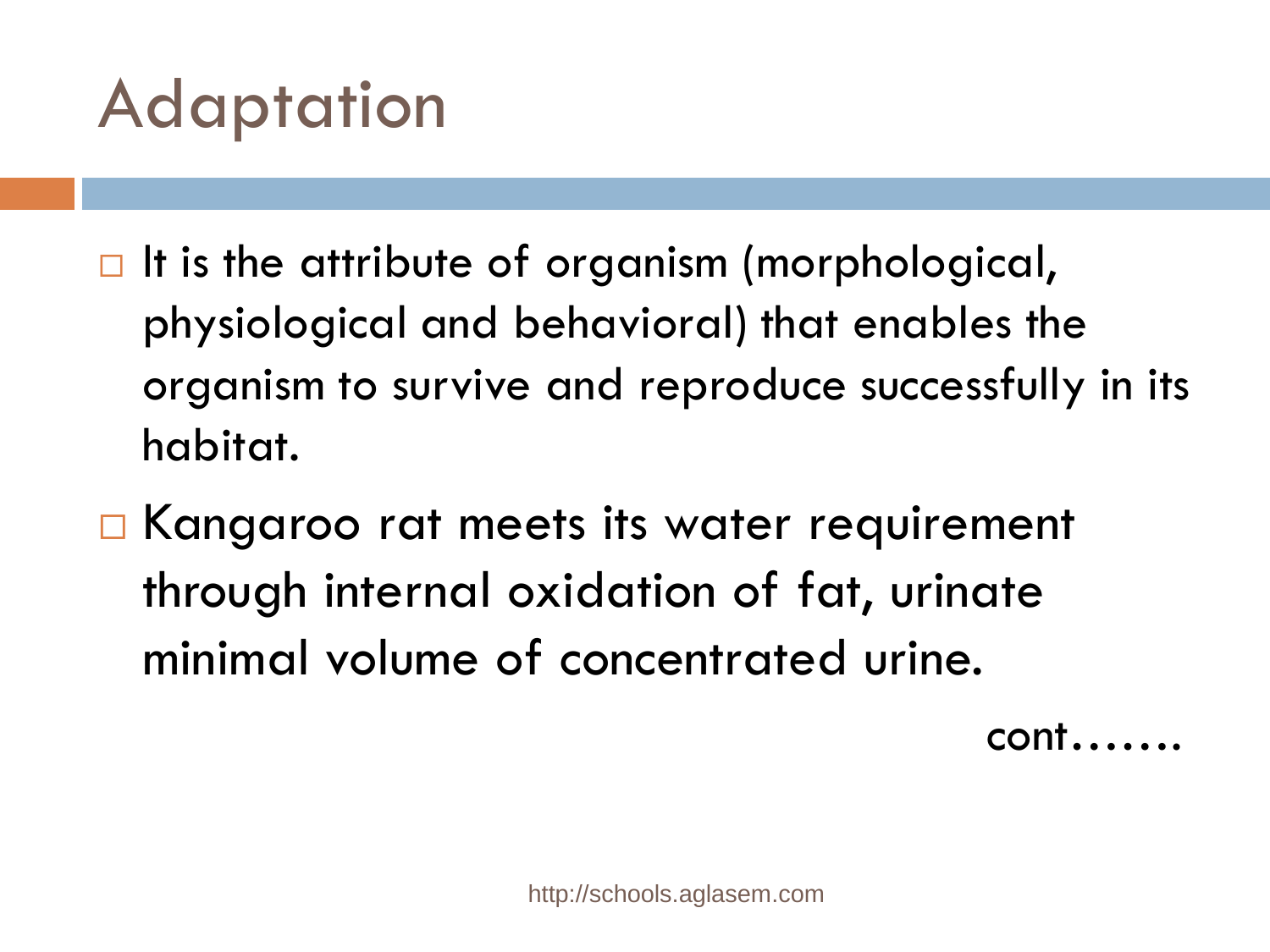### Adaptation

- Cold climate mammals have shorter ears and limbs to minimize heat loss( Allen's rule).
- □ Polar mammals like seals have blubber below their skin to prevent heat loss.
- □ Burrowing habit of some animals to escape from heat.
- Higher count of RBCs , Hb and high vital capacity of people of high altitude.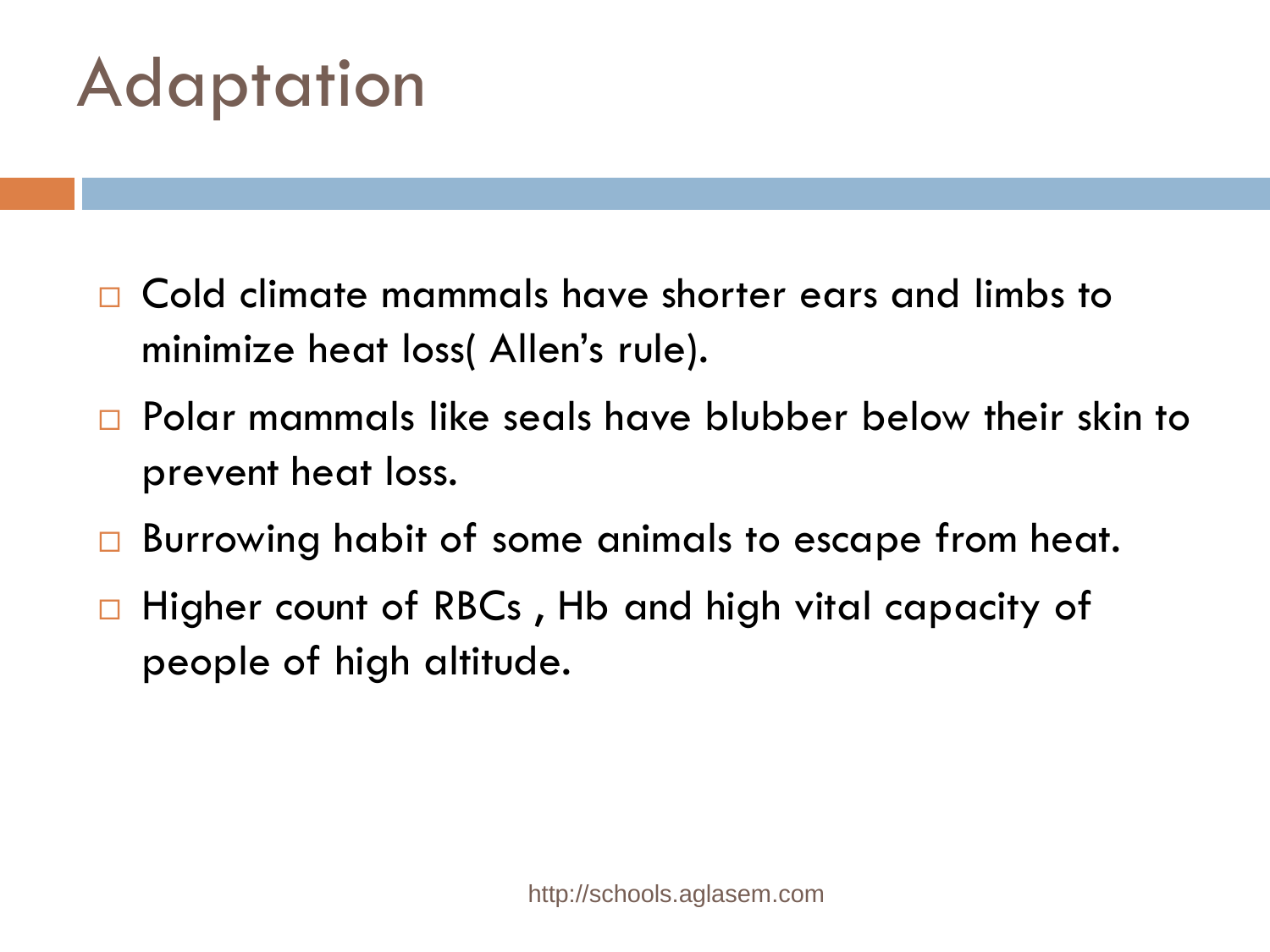## Population attributes

- Birth rate (natality)
- Death rate (mortality)
- □ Sex ratio
- □ Population density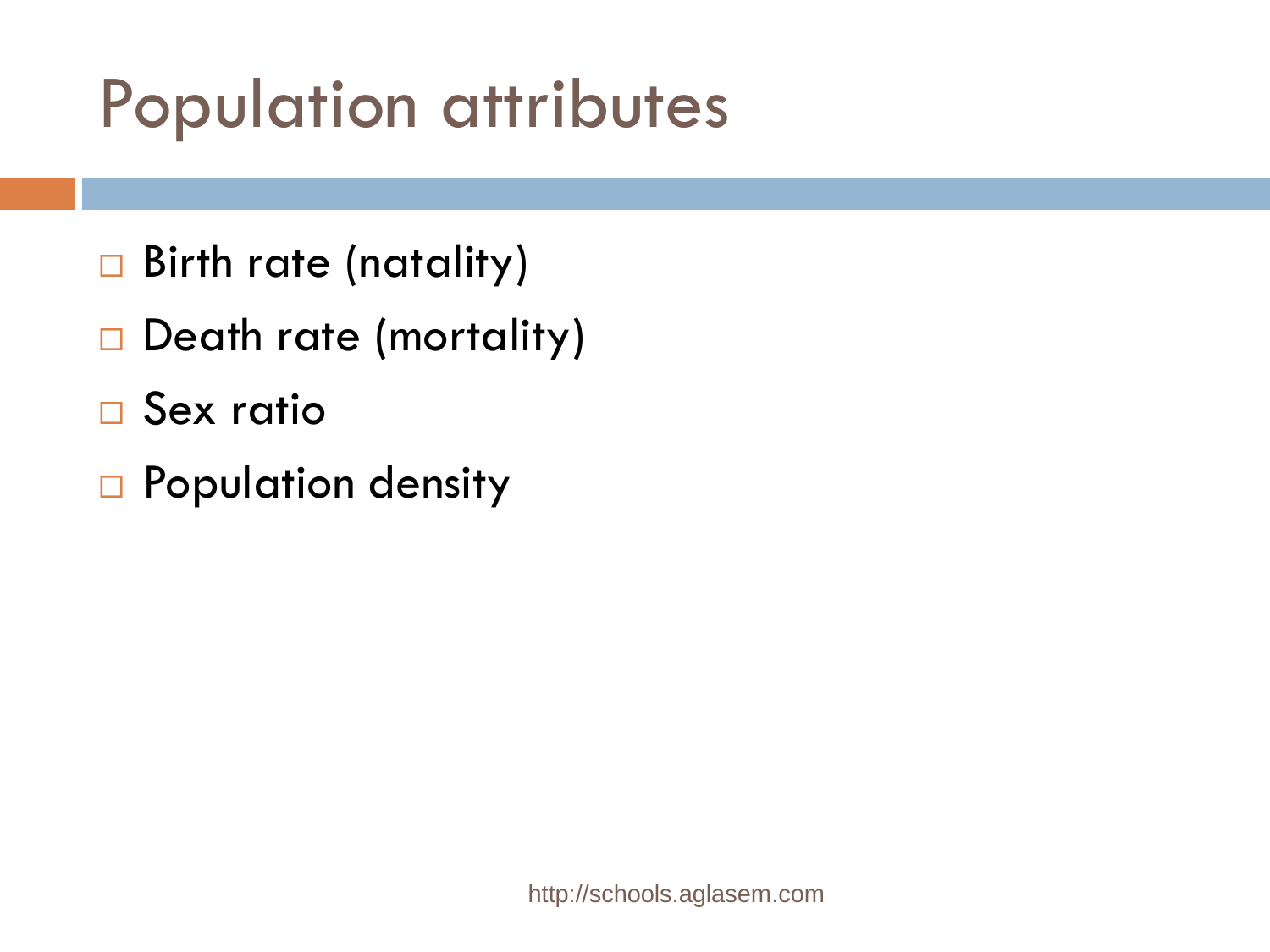#### Age pyramids for human population

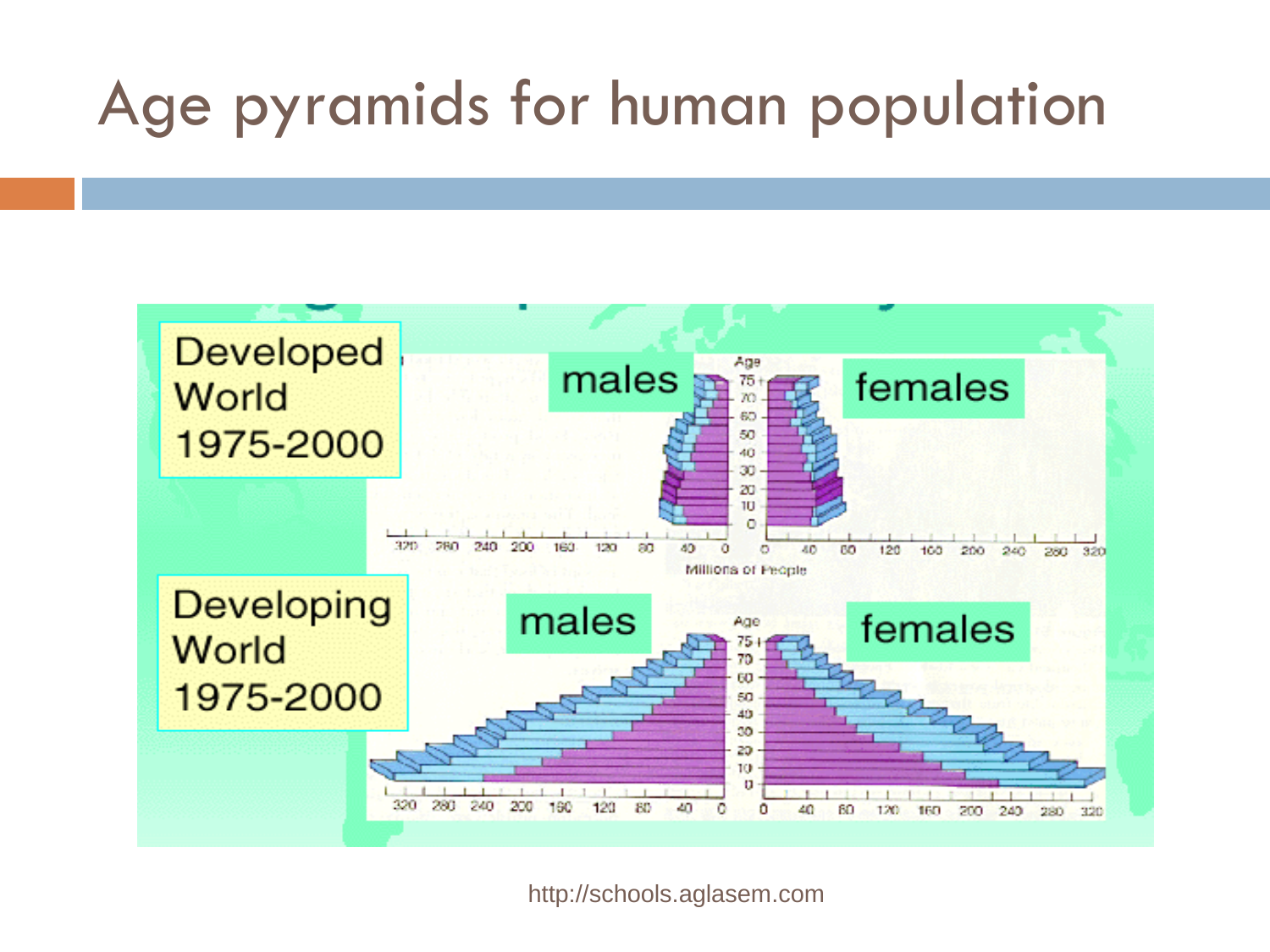#### Representation of age pyramids for human population

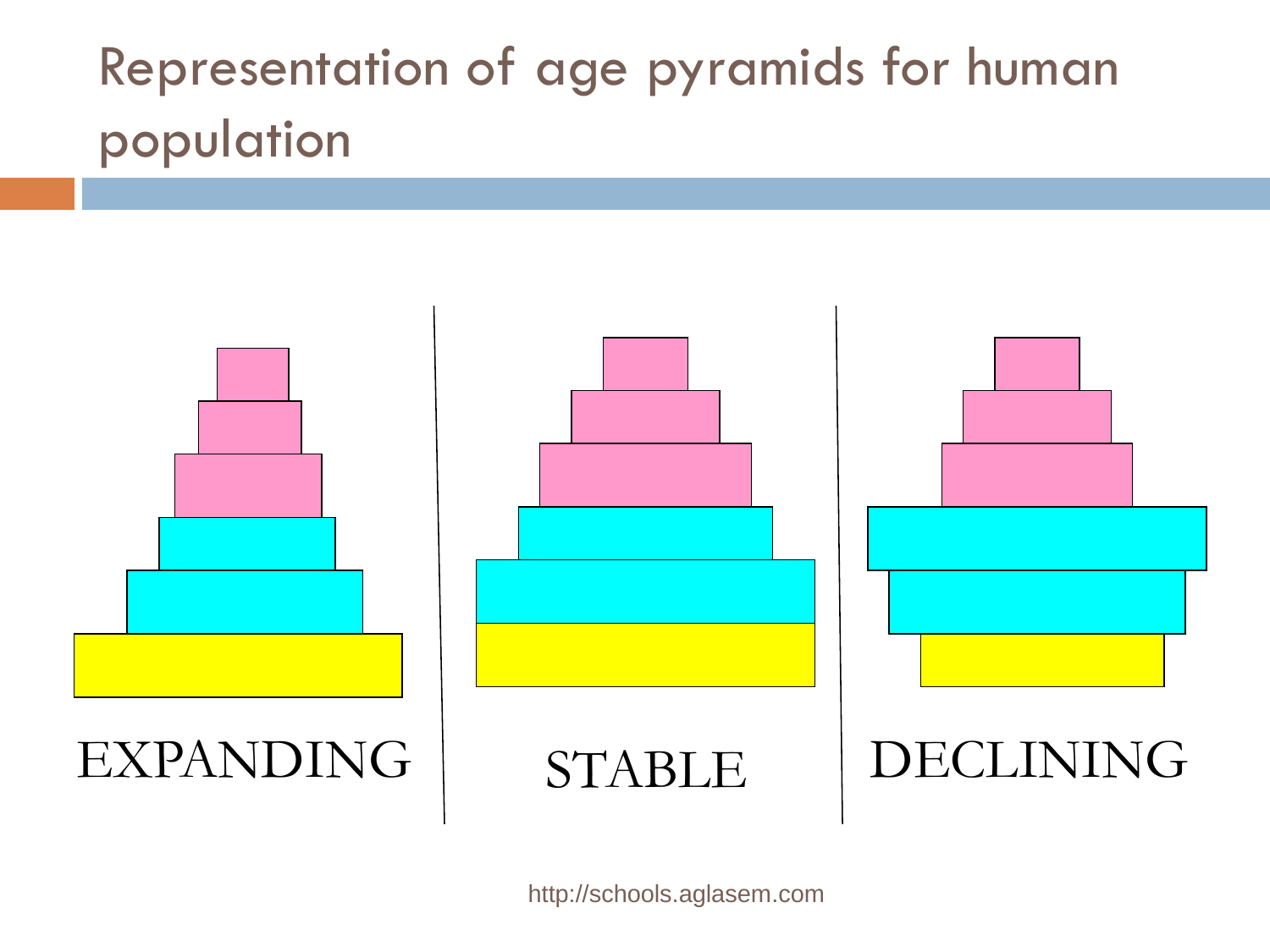# POPULATION GROWTH

Factors that affect size of any population

- □ Food availability
- **Weather**
- **Predation pressure**
- □ Competition

Density of a population at any time at a place depends on (i)natality, (ii) mortality, (iii) emigration and (iv) immigration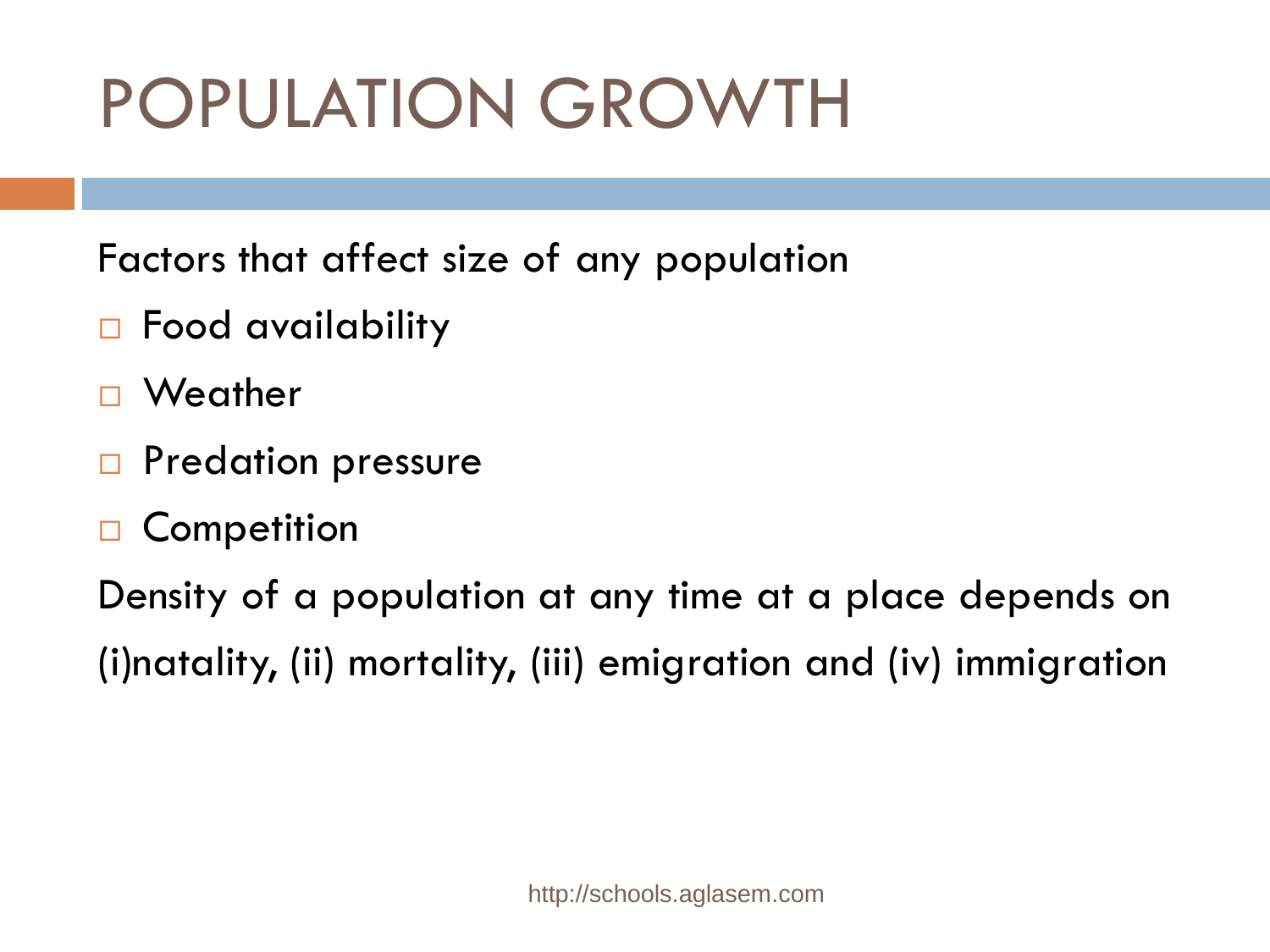

**Factors that affect population density**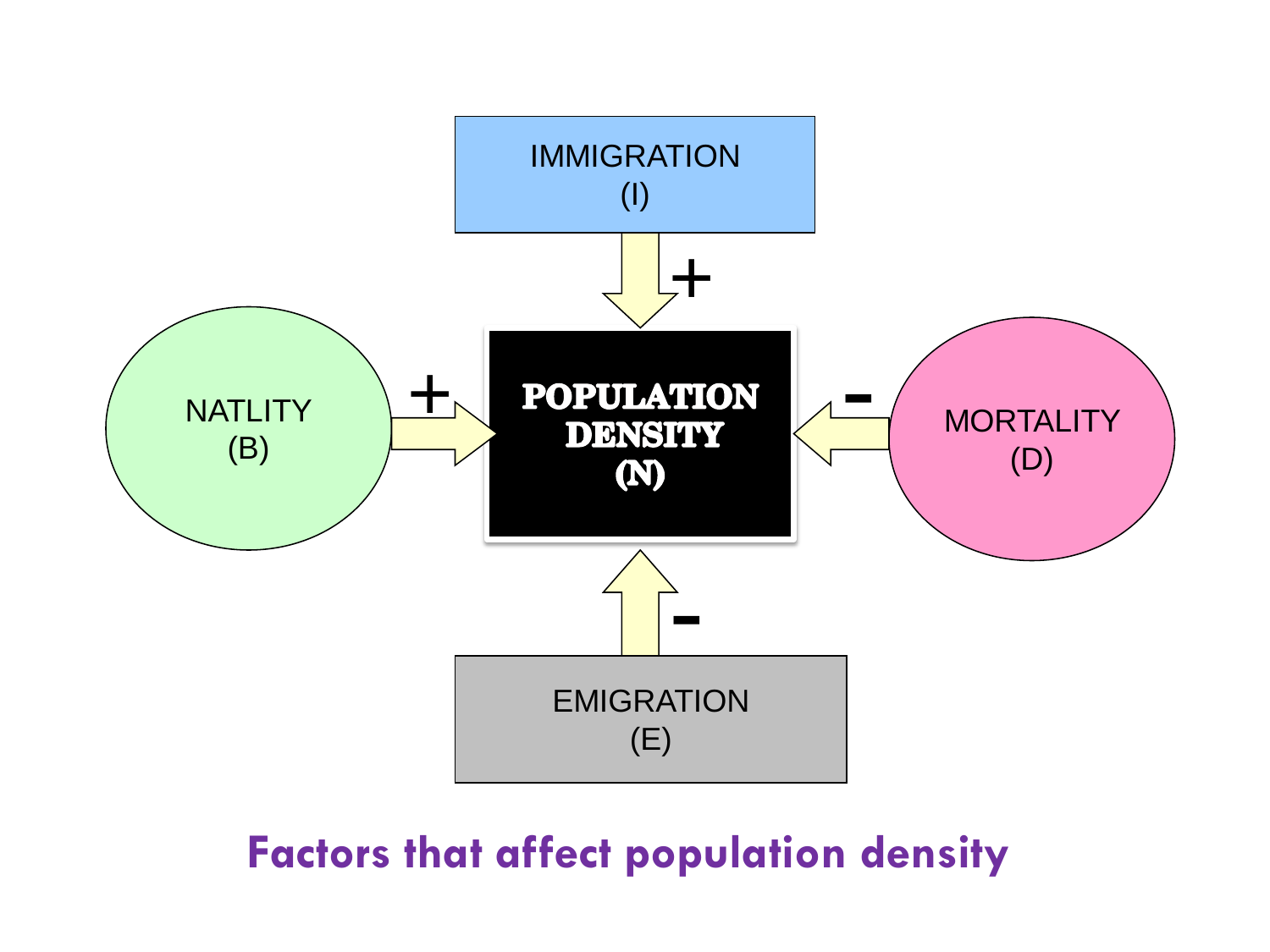#### POPULATION GROWTH MODELS

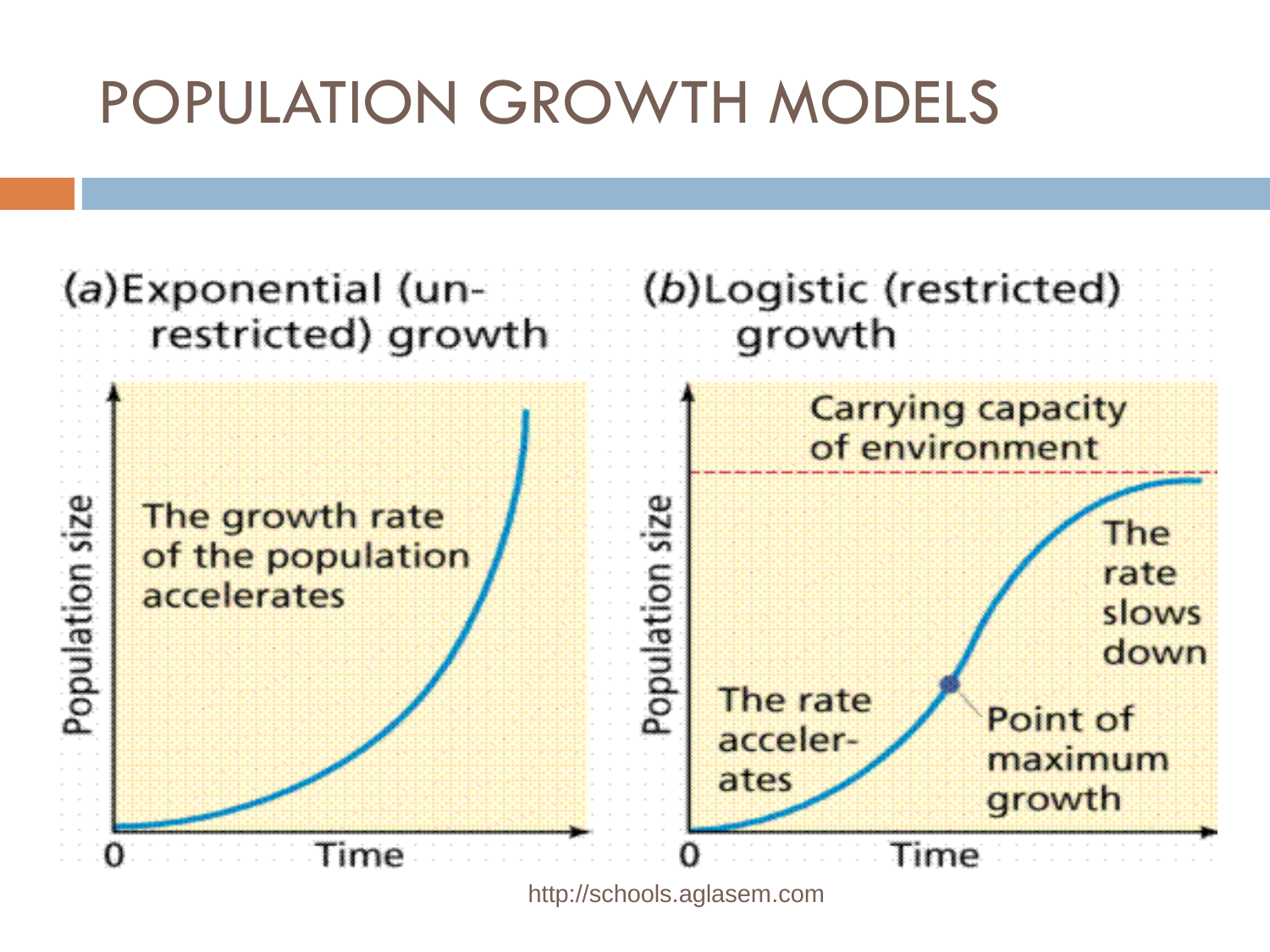#### POPULATION INTERACTION

| Sl.No          | <b>INTERACTION</b>  | <b>SPECIES A</b> | <b>SPECIES B</b> |
|----------------|---------------------|------------------|------------------|
|                | <b>MUTUALISM</b>    |                  |                  |
| $\overline{2}$ | PREDATION           |                  |                  |
| $\mathcal{E}$  | PARASITISM          |                  |                  |
|                | <b>COMMENSALISM</b> |                  |                  |
| 5              | <b>COMPETION</b>    |                  |                  |
|                | AMENSALISM          |                  |                  |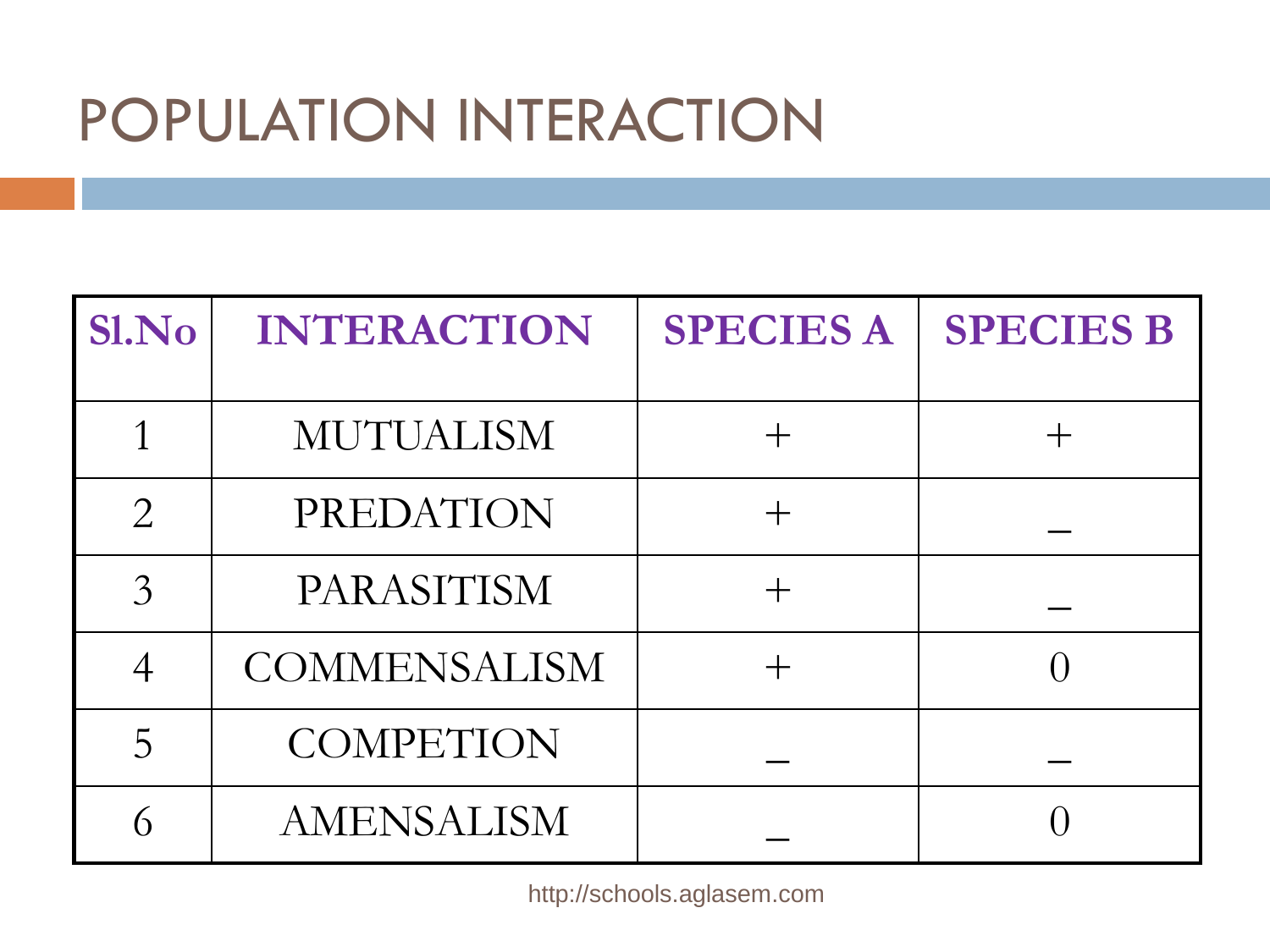### **COMMENSALISM**



#### Sea anemone rand chown fish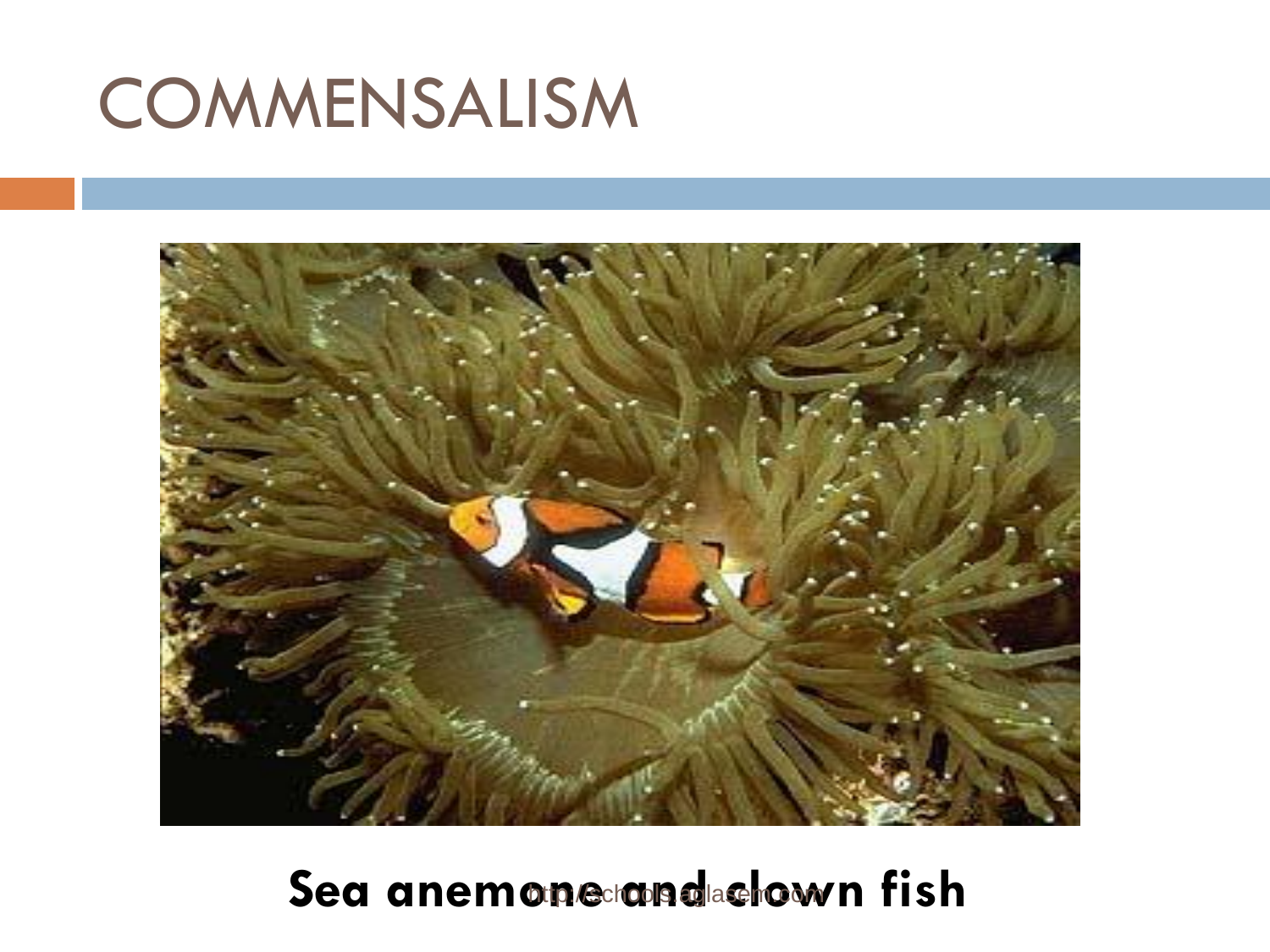### COMMENSALISM



#### **Buffalo and cattle egret** http://schools.aglasem.com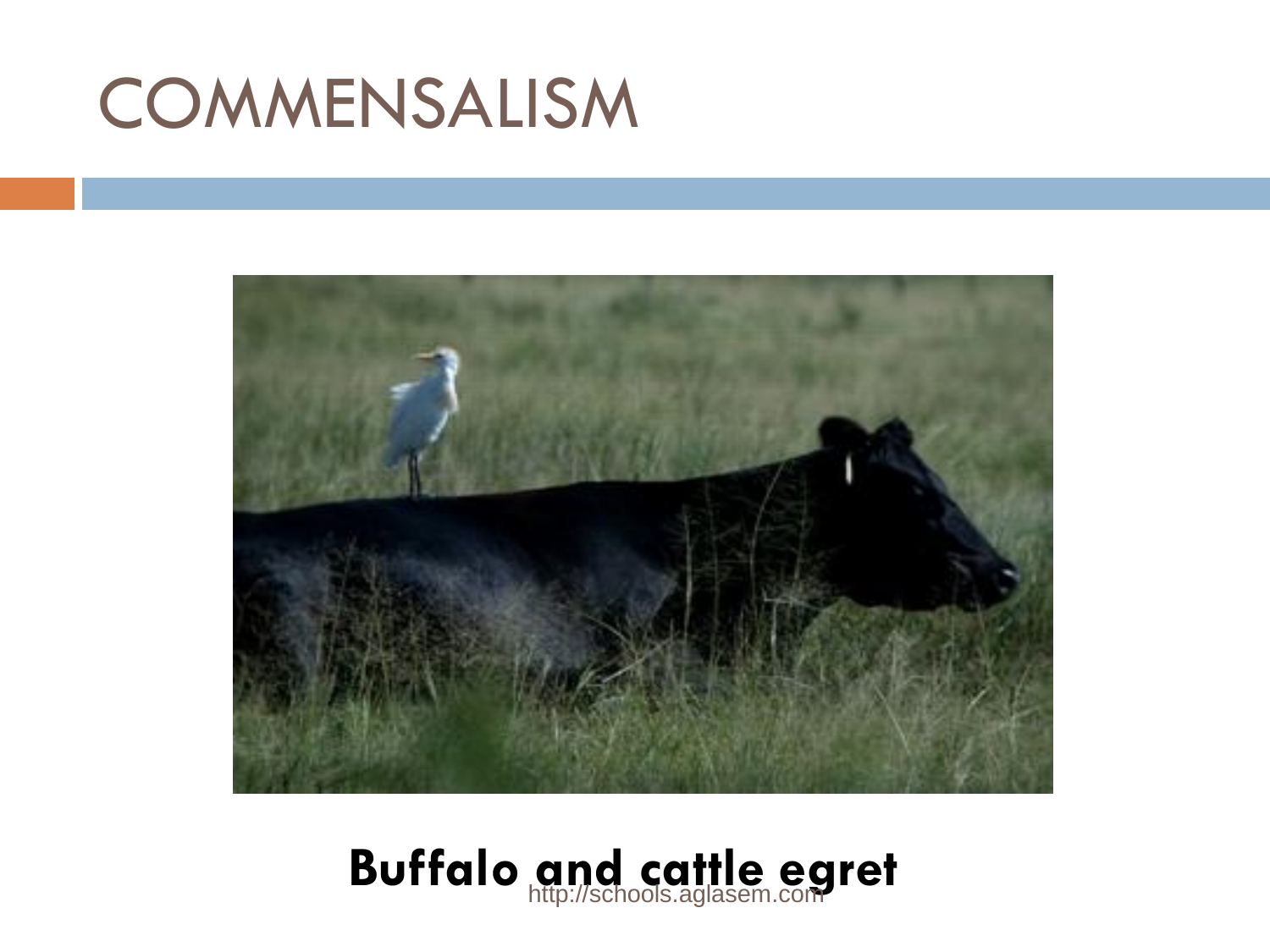# MUTUALISM

- $\Box$  Lichen
- Mycorrhizae
- $\Box$  Insect pollinator and plants
- □ Orchid ophrys and male bee.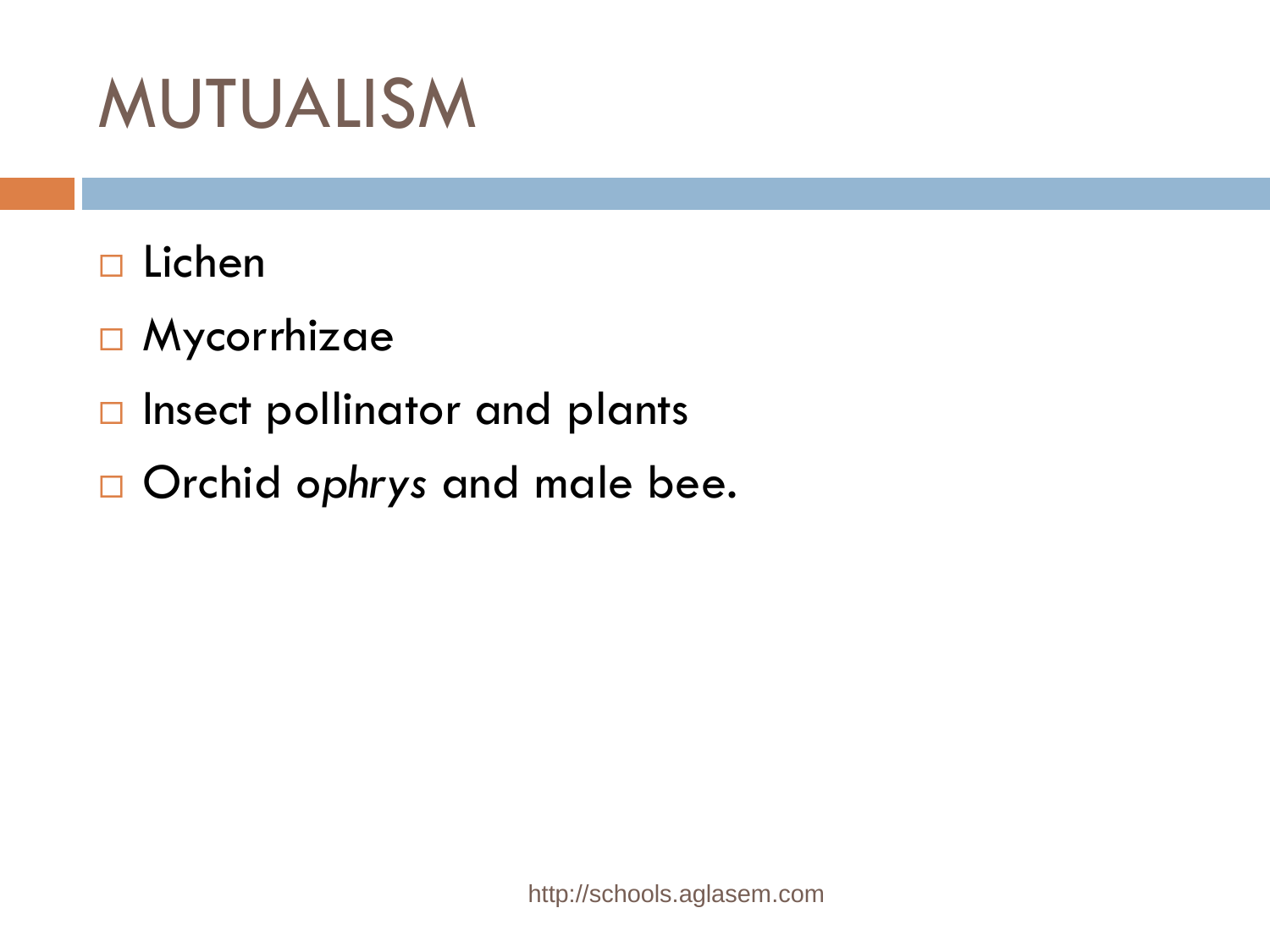# PREDATION

- □ Tiger and deer
- □ Snake and frog
- □ Sparrow eating fruit/ seed
- $\Box$  Herbivores and plants
- □ Phytophagous insects and plants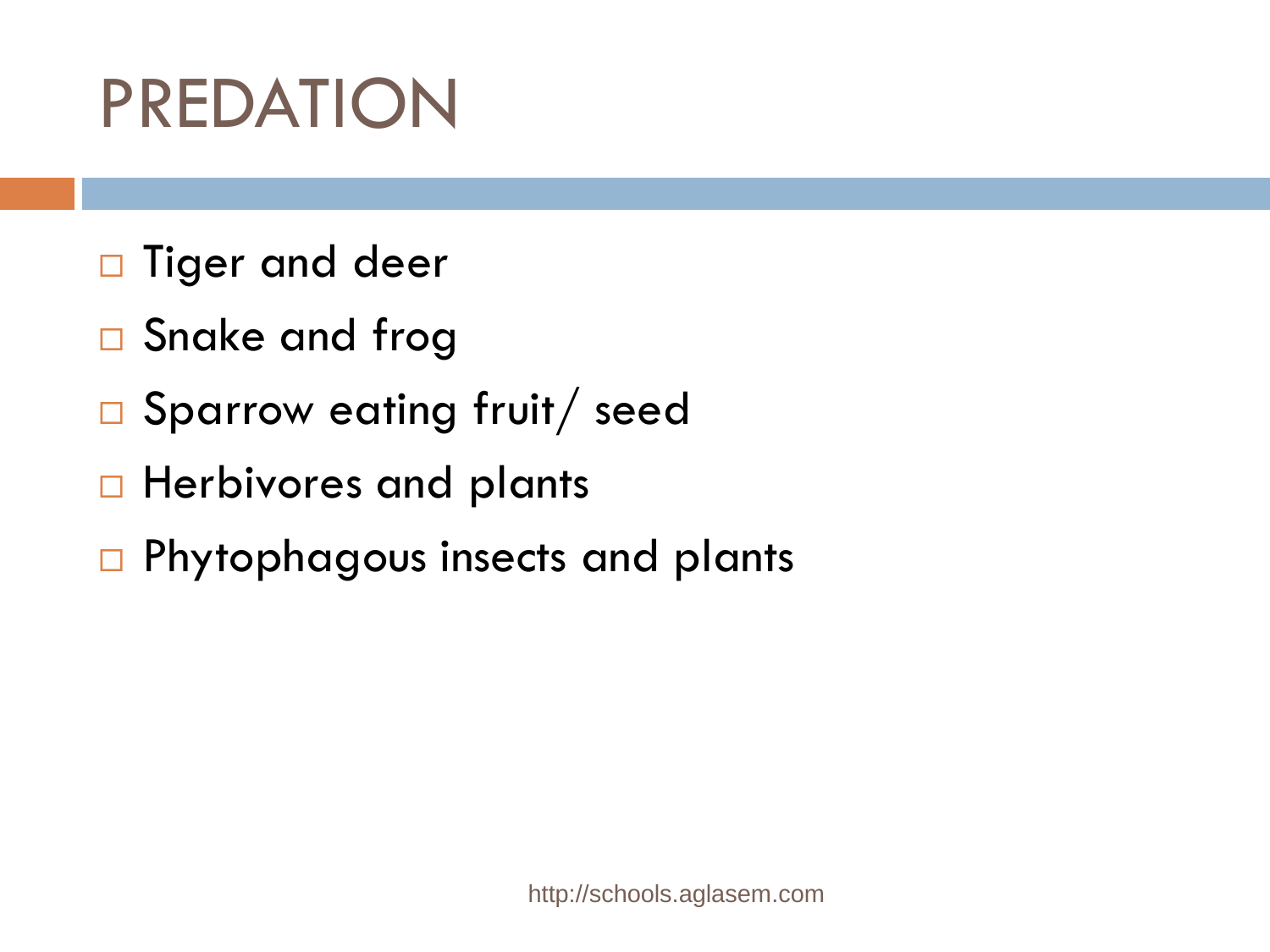# PARASITISM

- $\Box$  Head lice on humans
- $\Box$  Ticks on dogs
- □ Marine copepod on fish
- □ Cuscuta on plant
- Tapeworm, liverfluke, *plasmodium*
- $\Box$  Laying eggs by cuckoo birds in the nest of crow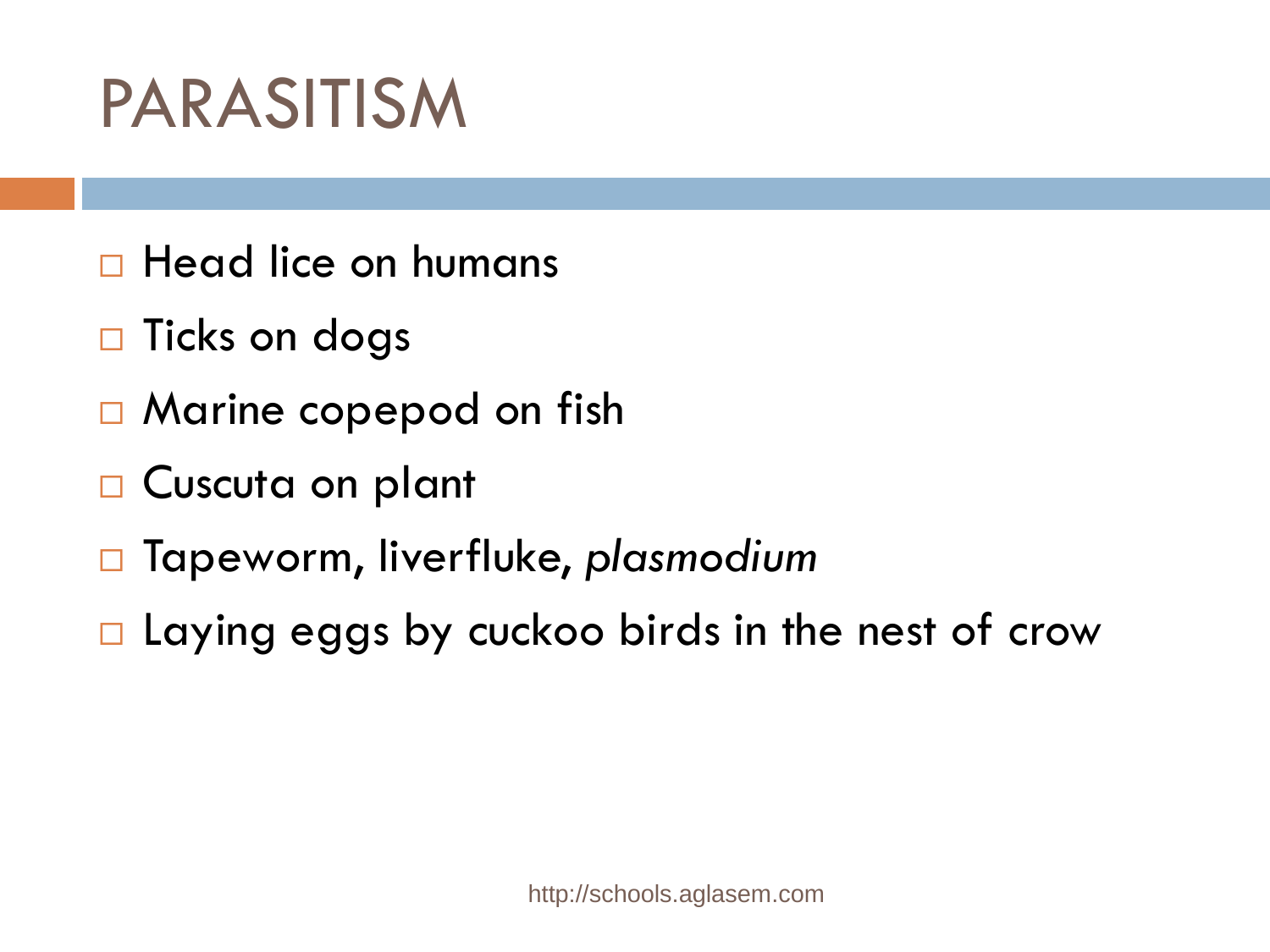# **COMPETITION**

□ Flamingo and native fish in lake of south America Abingdon tortoise and goats in Galapagos island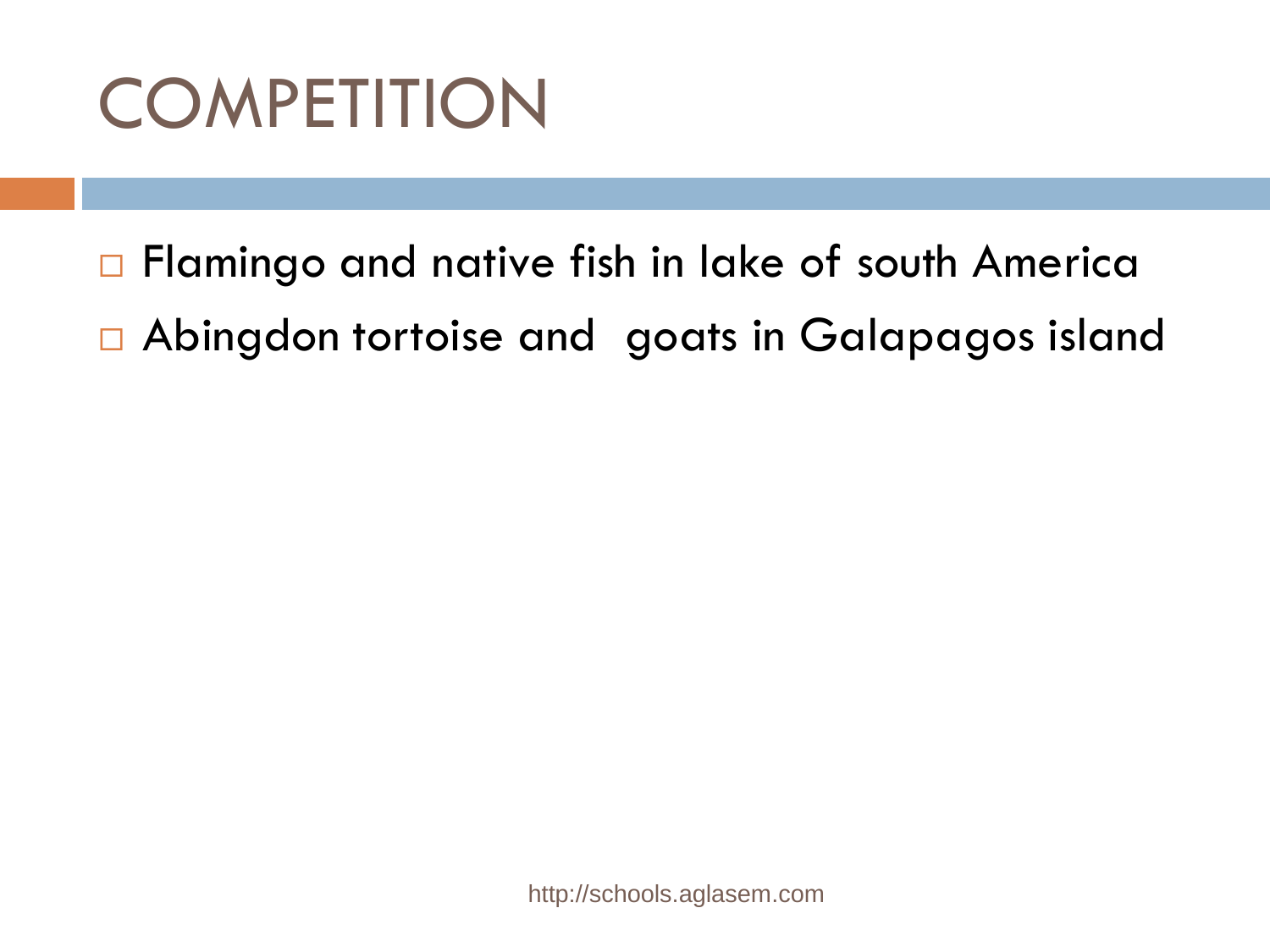

- Fungus *Penicillium* used for obtaining penicillin
- *Streptococcus* bacteria used for obtaining streptomycin